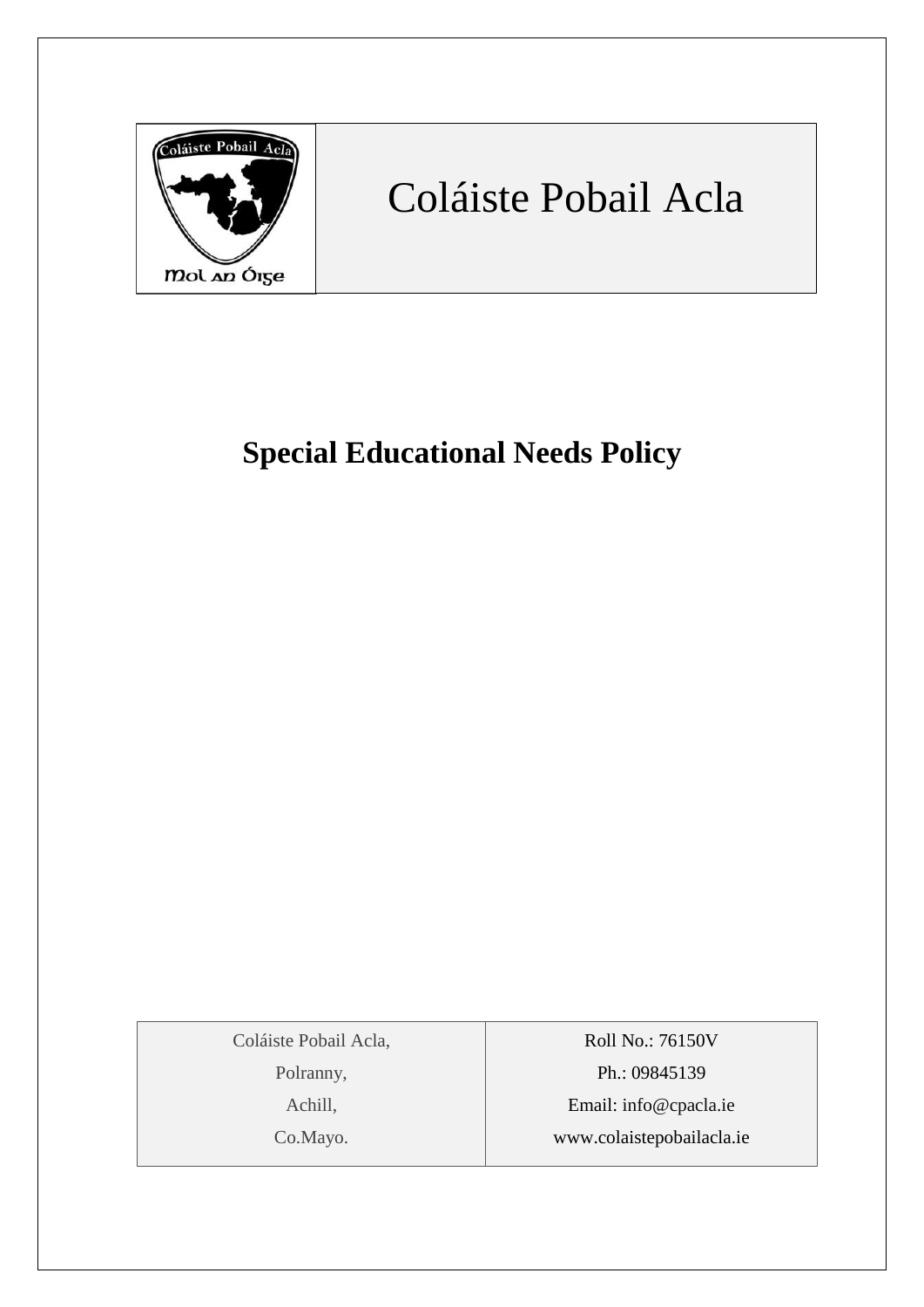## **Contents**

#### **Section 1: Introduction**

- 1.1 Working Definition of Special Needs
- 1.2 School Description
- 1.3 Mission Statement
- 1.4 Operation Context
- 1.5 The Legal Context
- 1.6 Context of the School Admission Policy

#### **Section 2: Aims of the Special Needs Department**

#### **Section 3: School Procedures**

- 3.1 The Transition Process from Primary School to Coláiste Pobail Acla
- 3.1 The Identification Process
- 3.2 Access to Learning Support
- 3.3 Informing Staff

#### **Section 4: Organisation of Class Groupings and Learning Support**

- 4.1 Class Groupings
- 4.2 Modes of Provision of Learning Support
- 4.3 Approaches to Learning in the SEN Dept.
- 4.4 Assessment Exam Procedures
- 4.5 Professional Development

#### **Section 5: Practicalities**

- 5.1 Roles & Responsibilities
- 5.2 Access to Psychological Reports and IEPs
- 5.3 Record Keeping
- 5.4 Homework Procedures
- 5.5 Yearly SEN Timetable
- 5.6 IEP Individual Education Plans/Student Profiles

#### **Section 6: Involvement of the Educational Partners**

- 6.1 Role of Board of Management
- 6.2 Role of Principal
- 6.3 Role of the SENO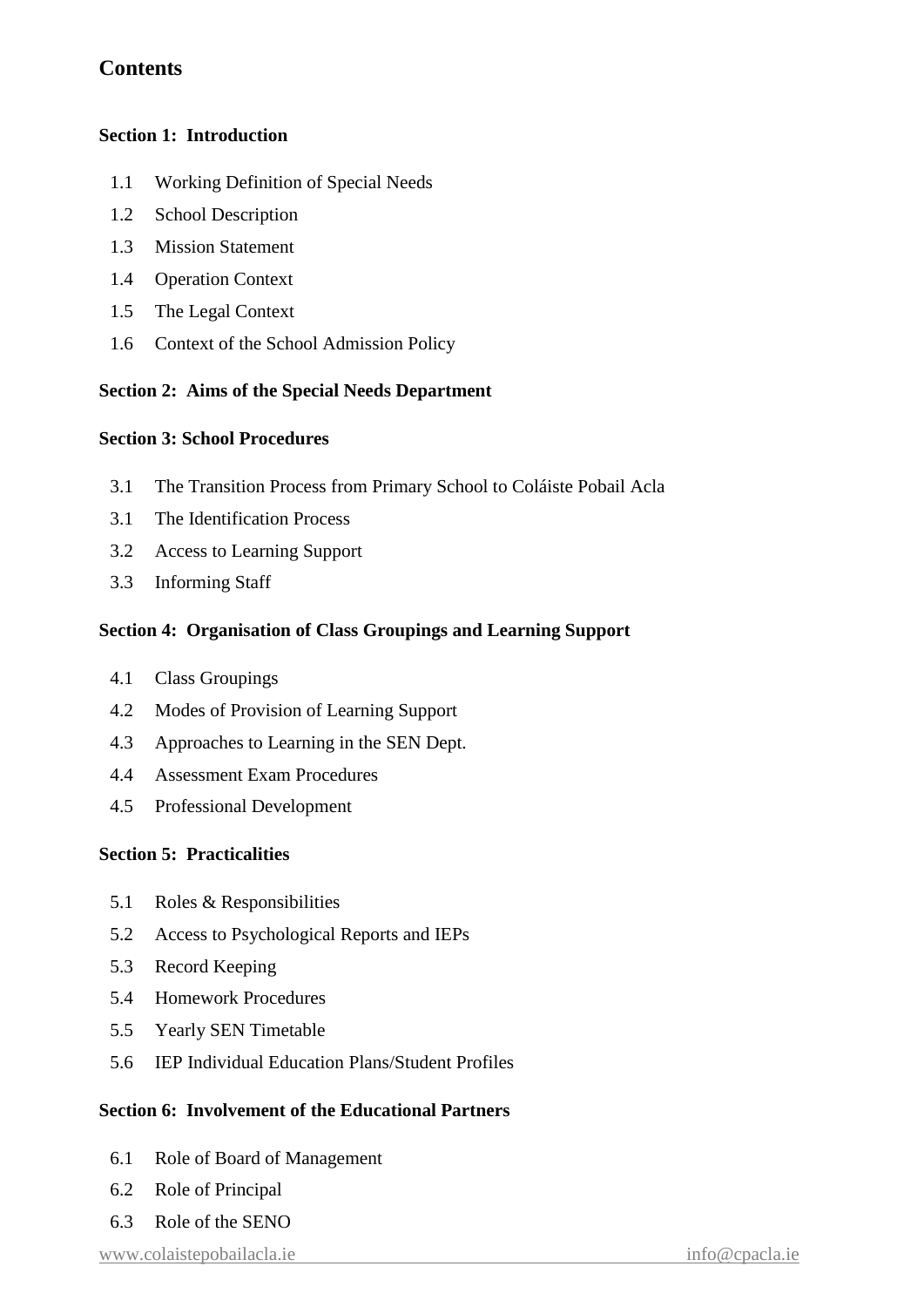- 6.4 Role of Special Education Needs Coordinator
- 6.5 Role of the ASC Liaison
- 6.6 Role of Special Education Teachers
- 6.7 Subject Teachers
- 6.8 Parental/Guardian Involvement
- 6.9 Student Involvement
- 6.10 Role of Special Needs Assistants
- 6.11 Role of Guidance Counsellor
- 6.12 Role of HSCL (Home School Community Liaison)
- 6.13 Role of School Completion Team
- 6.14 Role of NBSS (National Behaviour Support Service)
- 6.15 Role of NEPS
- 6.16 Role of NEWB
- 6.17 Role of JCSP Co-ordinator
- 6.18 Role of Pastoral Care Team
- **Section 7: Evaluating Success**
- **Section 8: Links with Outside Agencies and Services**
- **Section 9: Health and Safety Issues for Pupils with SEN**
- **Section 10: Allocation of hours for students with Special Educational Needs**

#### **Section 11: Declaration**

#### **Appendices:**

- Appendix 1: Provision mapping based on Continuum and Disability
- Appendix 2: Role of the Special Needs Assistant
- Appendix 3: Abbreviations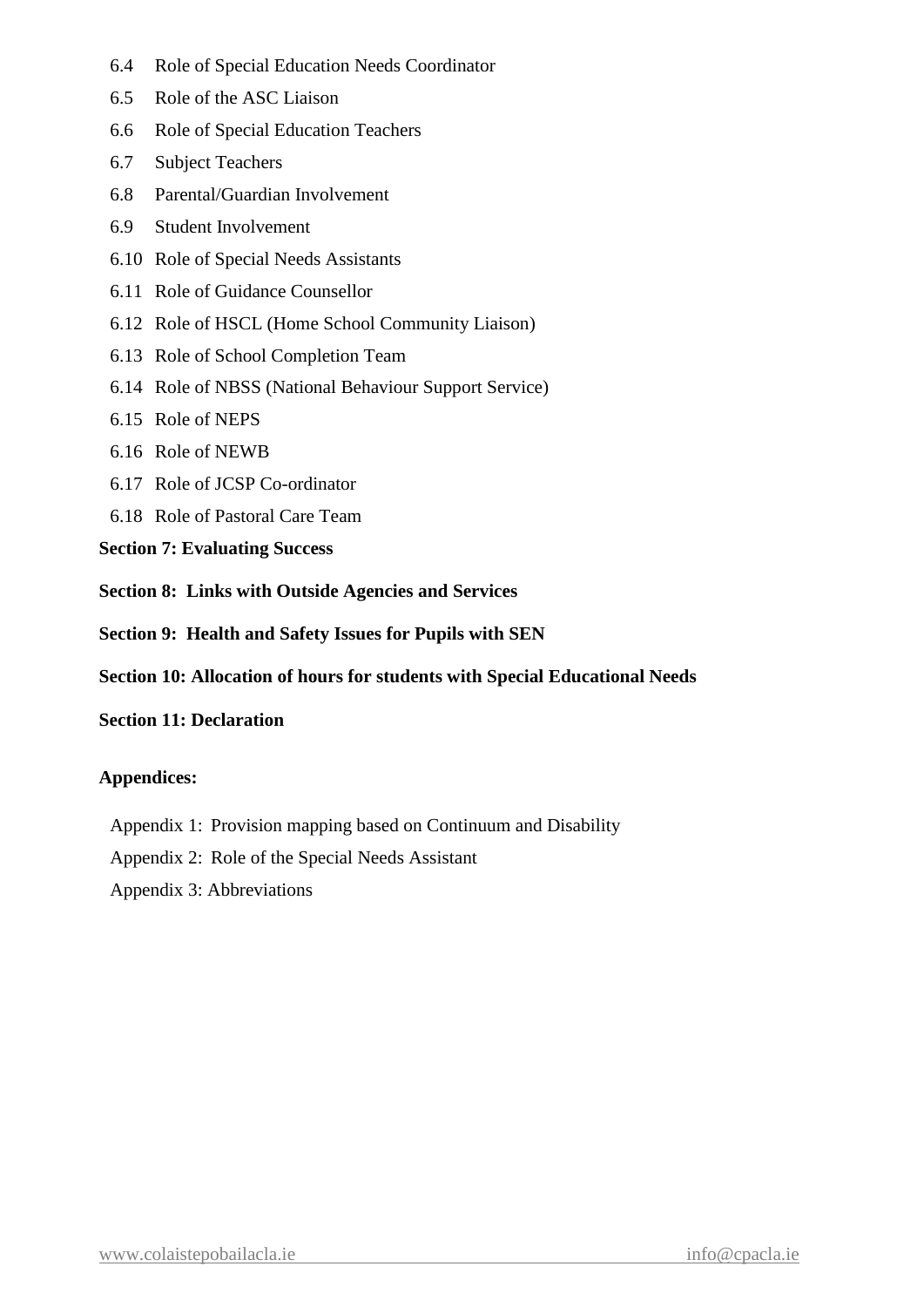## **Section 1: Introduction & Background**

#### **1.1. Working Definition of Special Needs:**

"Special educational needs" means, in relation to a person, a restriction in the capacity of a person to participate in and benefit fully from education on account of requiring additional or specialised services or accommodations, or any other condition which results in a person learning differently from a person without that condition. While the definition in the act does not refer to students with Emotional Behaviour Difficulties (EBD), section 7 (4) (B) of the Equal Status Act 2000 does indicate a category of Special Needs in this case and the school will be mindful of these students when allocating Special Education Teaching Supports (SETS).

#### The Inclusive School:

"The process by which a school attempts to respond to all pupils as individuals by reconsidering its curricula, organisation and provision" (Sebba 1996, IN Florian et al 1998. p.16).

Coláiste Pobail Acla aims to create a framework where differences between individuals are accommodated and celebrated. All teachers are to assume a SEN role within their classes; collegiality and the sense of a shared responsibility is promoted. Policy development has an input from all staff and other partners within the school community

#### **1.2. School Description:**

The staff of Coláiste Pobail Acla are committed to the holistic development of each student entrusted to their care. Students are supported in their studies and in their search for meaning and identity. All teachers fulfil a pastoral role in helping students to realise their potential. Coláiste Pobail Acla provides a strong SEN provision for students who require extra resources and support. Provision is provided for all pupil's academic, social and personal development.

#### Rationale for Developing this Policy

The rationale for this policy is to provide a clear and structured framework for SEN provision within Coláiste Pobail Acla. This policy will help to ensure that all resources and supports available to the school will be utilised to their optimum by the whole school community, pupils, parents/guardians and teachers. This policy will comply with current legislation and provide an inclusive education for all pupils in this school.

- Large numbers of children present with Special Educational Needs (SEN) within the school.
- It is considered necessary to develop a school SEN policy to comply with legislation and Department of Education and Skills circulars.
- To assist parents/guardians in making an informed decision in relation to the enrolment of their child in our school.
- Coláiste Pobail Acla aims to serve all the students in our community without prejudice. We welcome all students and acknowledge that diversity will enrich our school.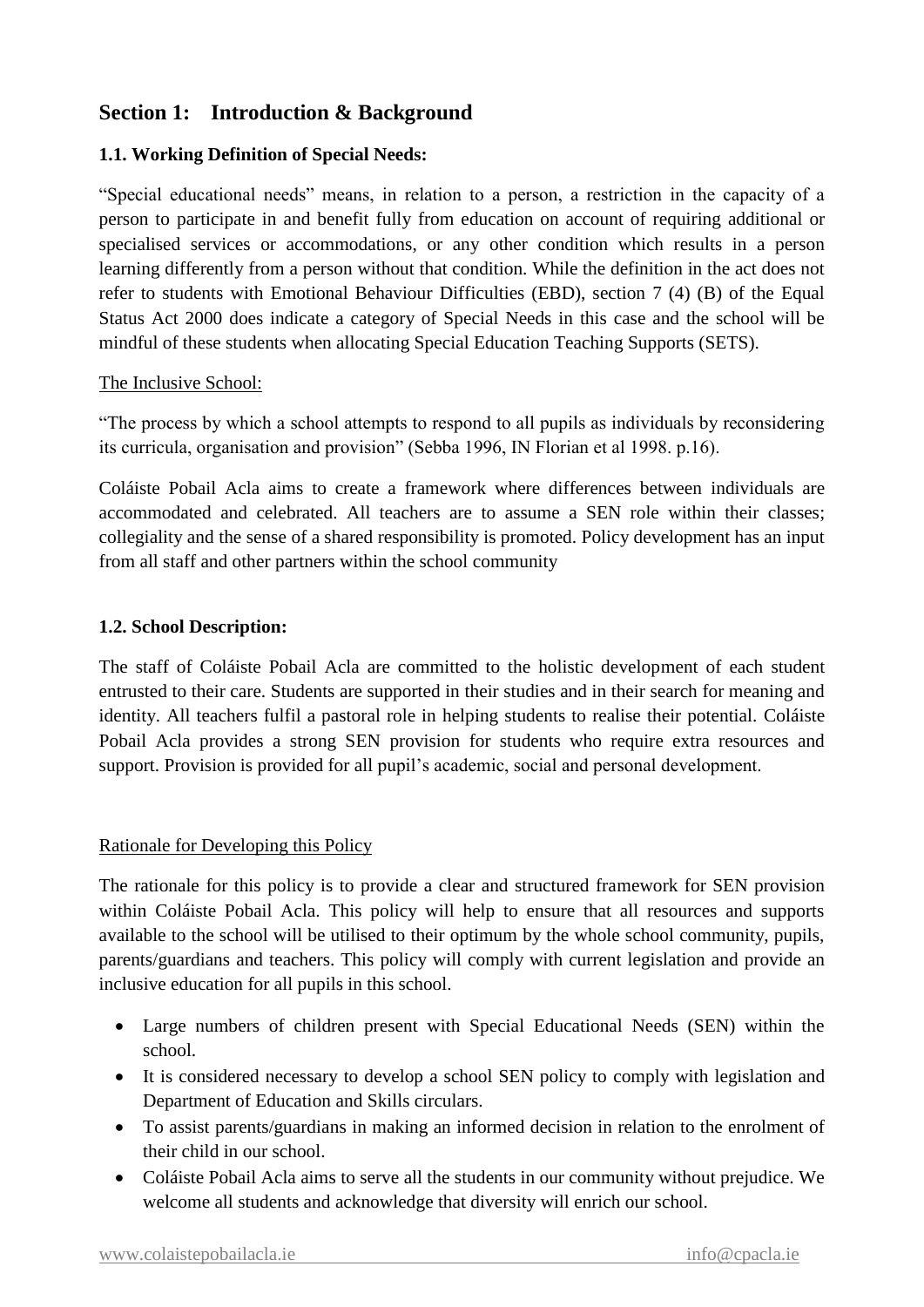#### **1.3. Mission Statement**

*"We strive to motivate our school community to realise its full potential academically, spiritually, physically and emotionally in a safe, supportive learning environment".*

#### **Aims:**

- To enable students to gain access to, participate in and to have a positive educational experience.
- To involve parents/guardians in this process.
- To enable students to monitor their own learning and become independent learners.
- To provide supplementary teaching.

#### **Objectives:**

- To ensure all pupils are empowered to participate in school life on an academic, social & personal level.
- To provide equal access to the curriculum for all pupils.
- To promote effective strategies for teaching students with SEN in resource, learning support and mainstream classes.
- To make every teacher aware of their responsibility to differentiate their subject's curriculum to allow all pupils to experience success in their learning.
- To utilise Special Education Teaching Supports(SETS) in the optimum manner to improve learning experiences and educational outcomes for students with SEN.
- To ensure the inclusion of students with SEN wherever possible.
- To emphasise the importance of a collective, collaborative and community-based approach for SEN provision within the school.

#### **1.4 The Legal Context**

This policy is prepared with reference to the following legislation:

- The Education Act 1998 (EA)
- The Education (Welfare) Act 2000 (EWA)
- The Equal Status Act 2000 (ESA)
- The Education for Persons with Special Educational Needs Act 2004 (EPSEN)
- Guidelines for Post-Primary Schools: Supporting Students with Special Educational Needs in Mainstream Schools
- Circular 0014/2017 Special Education Teaching Allocation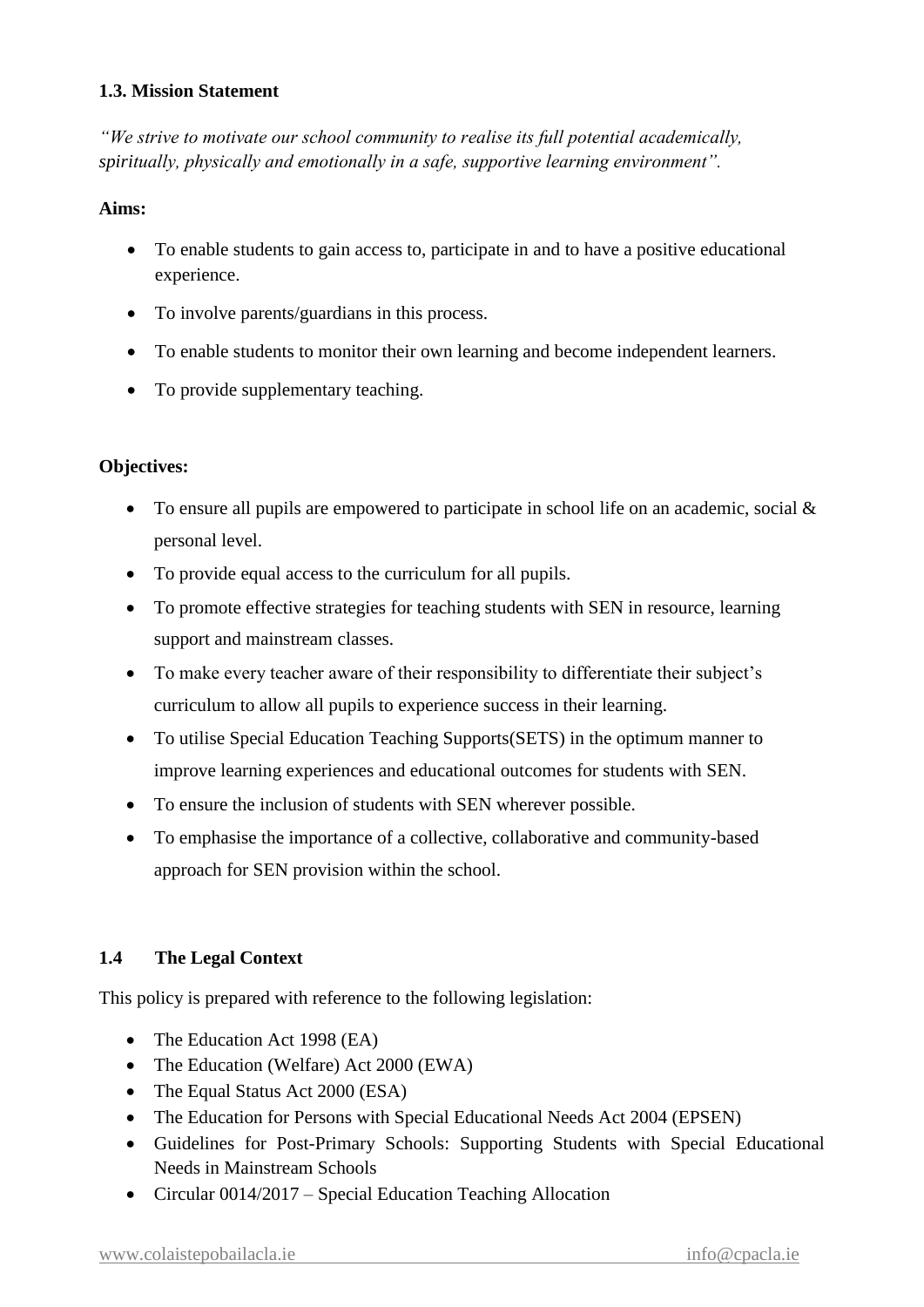#### **1.5 The Context of the Schools Admissions Policy**

The identification of SEN is an integral part of the admissions process in Coláiste Pobail Acla. It ensures that the principles of inclusivity and integration underpin the transition of students with Special Educational Needs to Coláiste Pobail Acla. Admission is given to students when the Special Education Teaching Supports is allocated by the Department of Education.

Coláiste Pobail Acla operates an open admissions policy; promoting equality of access, participation and benefit for all in as far as the school can fulfil the needs of an individual student. The Board of Management is committed to ensuring full entitlement and access for pupils with special educational needs to a high-quality education with a broad, balanced and relevant curriculum so that they can reach their full potential and enhance their self-esteem and self-efficacy. This is consistent with the provisions of EPSEN 2004, Section 2, which states that "a child with special educational needs shall be educated in an inclusive environment with children who do not have such needs unless the nature or the degree of those needs of the child is such that to do so would be inconsistent with (a) the best interests of the child in accordance with any assessment carried out under this act or (b) the effective provision of education with whom the child is to be educated".

## **Section 2: Aims of the Special Educational Needs Department**

- 1. To ensure full entitlement and access for pupils with special educational needs to a highquality education with a broad, balanced and relevant curriculum, so that they can reach their full potential and enhance their self-esteem.
- 2. To educate pupils with learning difficulties, wherever possible, alongside their peers within the normal curriculum after giving due consideration to the appropriate wishes of their parents/guardians and the necessity to meet individual needs.
- 3. To identify and assess pupils as early and thoroughly as is possible and necessary to ensure that we can meet those needs.
- 4. To work closely with parents/guardians and pupils to identify needs, set targets and assess progress. This will require close co-operation and communication between all concerned.
- 5. To meet the needs of all pupils who have learning difficulties, by offering appropriate SETS by the most efficient use of all available resources.
- 6. The provision for pupils with SEN is a matter for the whole school and we strive to enable all staff to play a part in identifying students with Special Educational Needs and to take responsibility for recognising and addressing their individual needs through appropriate supports which are deemed fitting to the student's needs. We will ensure that consideration of SEN crosses all curriculum areas and all aspects of teaching and learning.
- 7. Some whole staff training has been undertaken in the areas of positive behaviour approaches and assessment for learning. Staff have developed plans in the areas of Literacy and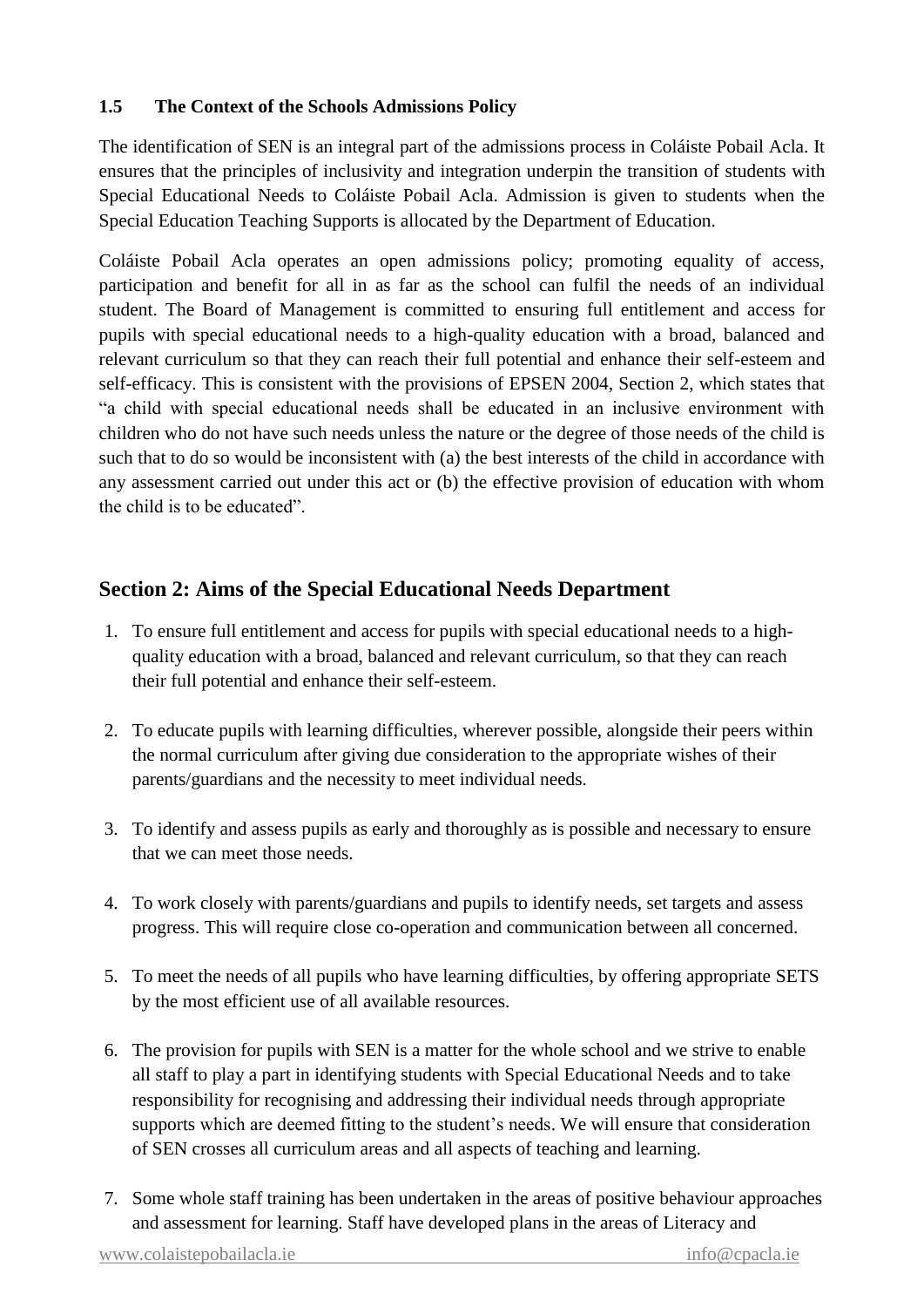Numeracy. Also, the school is designated DEIS which has led the school to developing plans around Attendance, Retention, Examination Attainment and Links with Parents/guardians.

- 8. This SEN policy is also fully focused on assisting the development of Literacy and Numeracy as a whole school goal. To enable pupils with learning difficulties/disabilities to be familiar with Literacy, Numeracy and basic skills, in order for them to lead full and productive lives.
- 9. To stimulate and maintain pupil curiosity, interest and enjoyment in their education.
- 10. We recognise that many pupils will have a Special Educational Need(s) at some time during their school life. In implementing this policy, we will strive to find strategies that will help them to participate fully in the school community. Whilst many factors contribute to the range of difficulties experienced by some children we believe that much can be done to overcome them by parents/guardians, teachers and pupils working together.

## **Section 3: School Procedures**

#### **3.1 The Transition Process from Primary School to Coláiste Pobail Acla**

We seek to identify and assess pupils with learning difficulties as early and thoroughly as is possible and necessary to ensure that we can properly address those needs.

- (a) This process begins with a visit by members of staff to all feeder schools. Primary schools are informed of our Open Night which occurs each year. On the Open Night, staff trained in SEN are available to consult with parents/guardians and to advise of the school provision. Parents/guardians of a student with special needs are advised to present documentation at an early stage to begin the transition process. Experience Days are arranged to allow incoming students experience the school environment at an early stage. SEN/HSCL visit primary schools to link with SEN personnel and to ease the transition process.
- (b) There is one ASC class located in the school. Numbers in the class vary but the maximum in the group is six. Placement in this class is dependent on application by the parent followed by supporting evidence of the child's suitability from a psychologist, psychiatrist, social worker etc. Psychological assessments are required before students are offered a place. Based on this identification process, school management will then request the NCSE to provide resources such as special needs assistants, specialised equipment, furniture, adequate accommodation, to enable the school to discharge its duty adequately.

The ability of the school to respond to the educational needs of any student applying for admission is dependent on the Department of Education supplying the appropriate facilities and resources to allow the school to meet that need. It may therefore be necessary for the Board of Management to defer enrolment of a student pending provision of appropriate resources by the NCSE.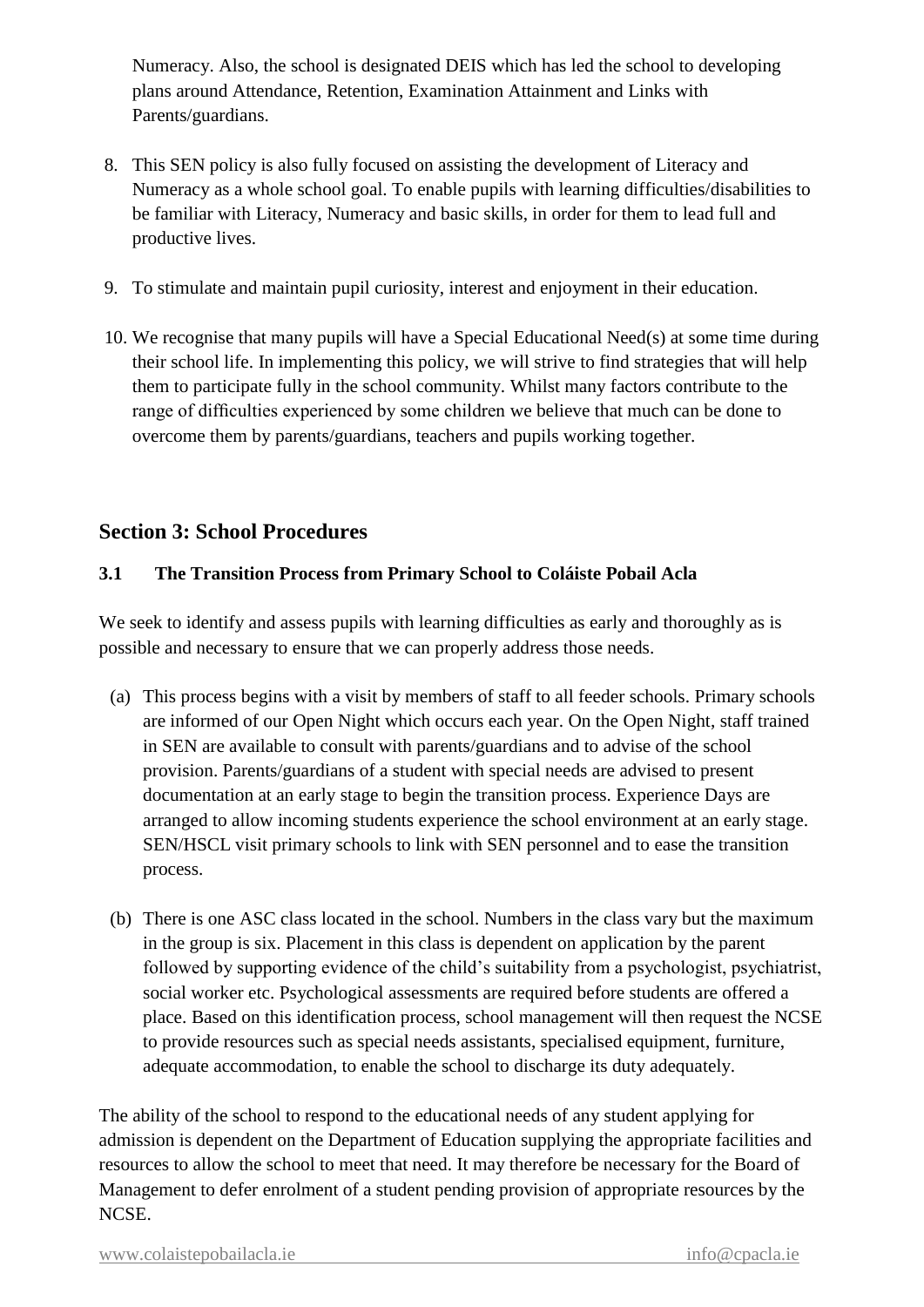#### **3.2. The Identification Process**

Further to the procedures outlined above and in accordance with Section 14.1(e) of the EPSEN Act 2004, the school shall ensure that 'teachers and other relevant employees of the school are aware of the importance of identifying children and students who have special educational needs.'

#### **3.3. Access to Learning Support**

The following groups of students qualify for learning support in the school;

- Students who have had a psychological assessment which recommends Learning Support/Resource teaching, and who have been granted resource hours in either the high or low incidence categories.
- Students who have a psychological assessment which recommends Learning Support, but who have not been granted resource hours will be accommodated in Learning Support or subject support groupings.
- Students who have not been assessed but who display profound difficulties in the Group Reading Test and Maths Competency Tests may be offered Learning Support. Parents/guardians of these students will be consulted with a view to accommodating their child in a Learning/Subject Support Group.
- Traveller and Non-National Students.
- During the school year students who are identified by teachers, parents/guardians, or who request it themselves can be accommodated within existing groupings if deemed appropriate.
- Results of end of term assessments given by subject teachers are shared with the Learning Support team.

#### **3.4. Informing Staff**

The Principal, Deputy Principal, Guidance Counsellor, Home School Community Liaison officer and Learning Support team have access to all assessment results. A copy of CAT results plus a mini profile of all pupils with a psychological assessment is made available to all teachers at the first staff meeting of the year. These are updated as required and are available on the schools VSware system.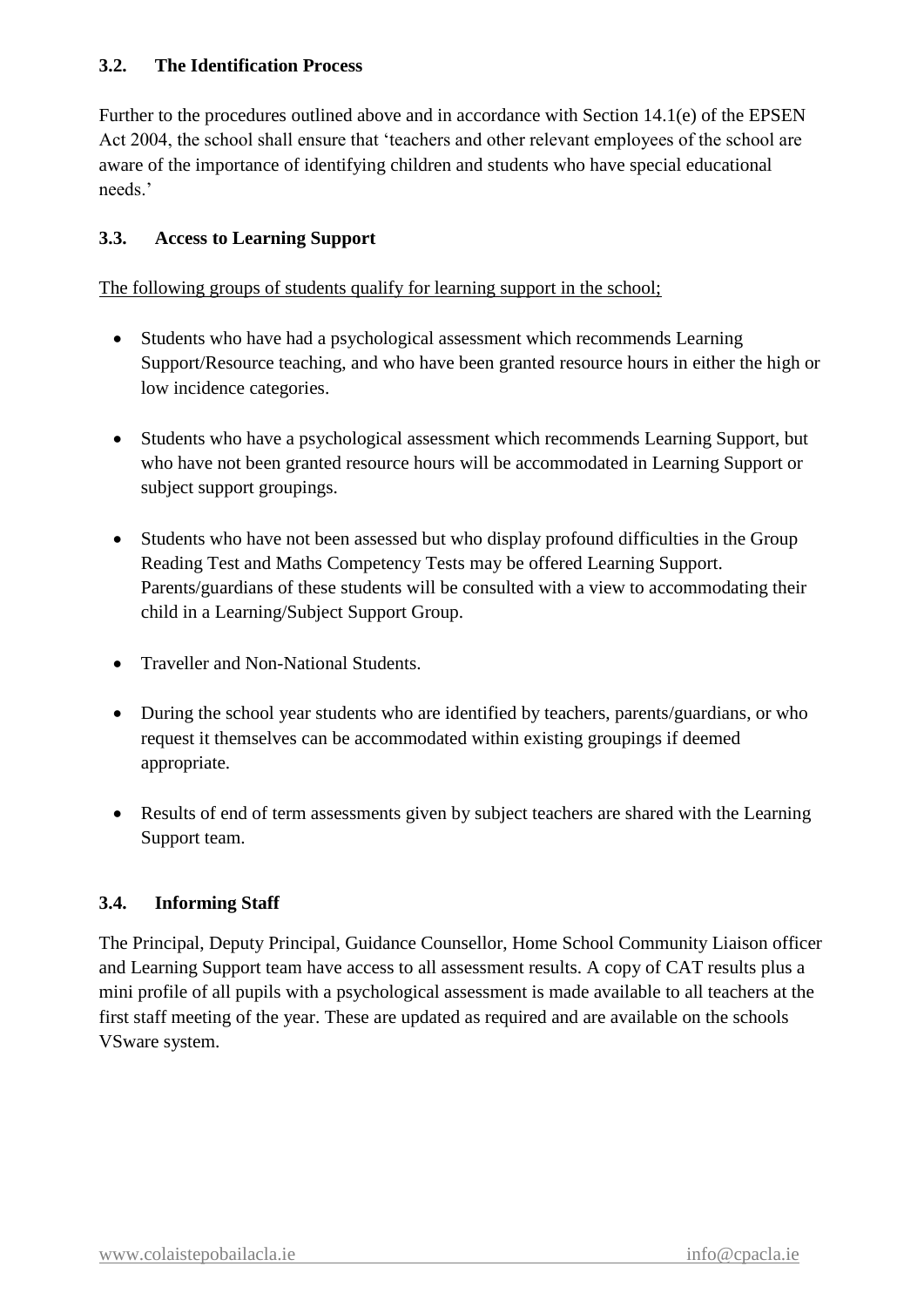## **Section 4: Organisation of Class Groupings and Learning Support**

#### **4.1 Class Groupings**

- All mainstream classes at Junior Cycle participate in the JCSP. The majority of classes in Junior Cycle are of mixed ability. There is generally blocking of English and Maths classes.
- In Senior Cycle mixed ability also exists for optional subjects and English, Irish and Maths are streamed.

#### **4.2 Modes of Provision of Learning Support**

- Provision for all students is based on NEPS continuum of support (see Appendix 1).
- Individual withdrawal is used only where a student requires specialised individual support.
- Small group withdrawal is the primary method of provision with most students in resource and learning support getting their allocation in small groups. The organisation of these groupings is the role of the SEN Co-ordinator. Groups are arranged based on similar need profiles and the capacity to withdraw students at the same time. Withdrawal for small groups usually occurs during Irish for those students who are exempt.
- Reduced Timetable. A small number of students whom it is deemed, after consultation with the NEPS psychologist, parents/guardians and teachers, cannot sustain a full curriculum, have their timetable reduced. In as far as possible, extra learning support or more classes in remaining subjects are provided at the time of the dropped subjects. If, however this is not possible due to inadequate teaching resources, the student must stay in the timetabled classroom and study.

#### **4.3 Approaches to Learning in the SEN Department**

Staff provide a variety of experiences/activities during a course of study and during a lesson if possible. Staff identify the learning style of the individual and use suitable methodologies to appeal to the kinaesthetic, auditory, sensory, linguistic, visual and interpersonal intelligences. There are opportunities for individual and group activities.

#### **4.4 Assessment Exam Procedures**

Students availing of SETS will sit house exams in accordance with school procedures.

#### **4.5 Professional Development**

The school is supportive of staff availing of professional development. A graduate Diploma course for SEN and Learning Support is offered annually by Third Level institutions. The Special Education Support Service also offers ongoing courses for which teachers are encouraged to attend.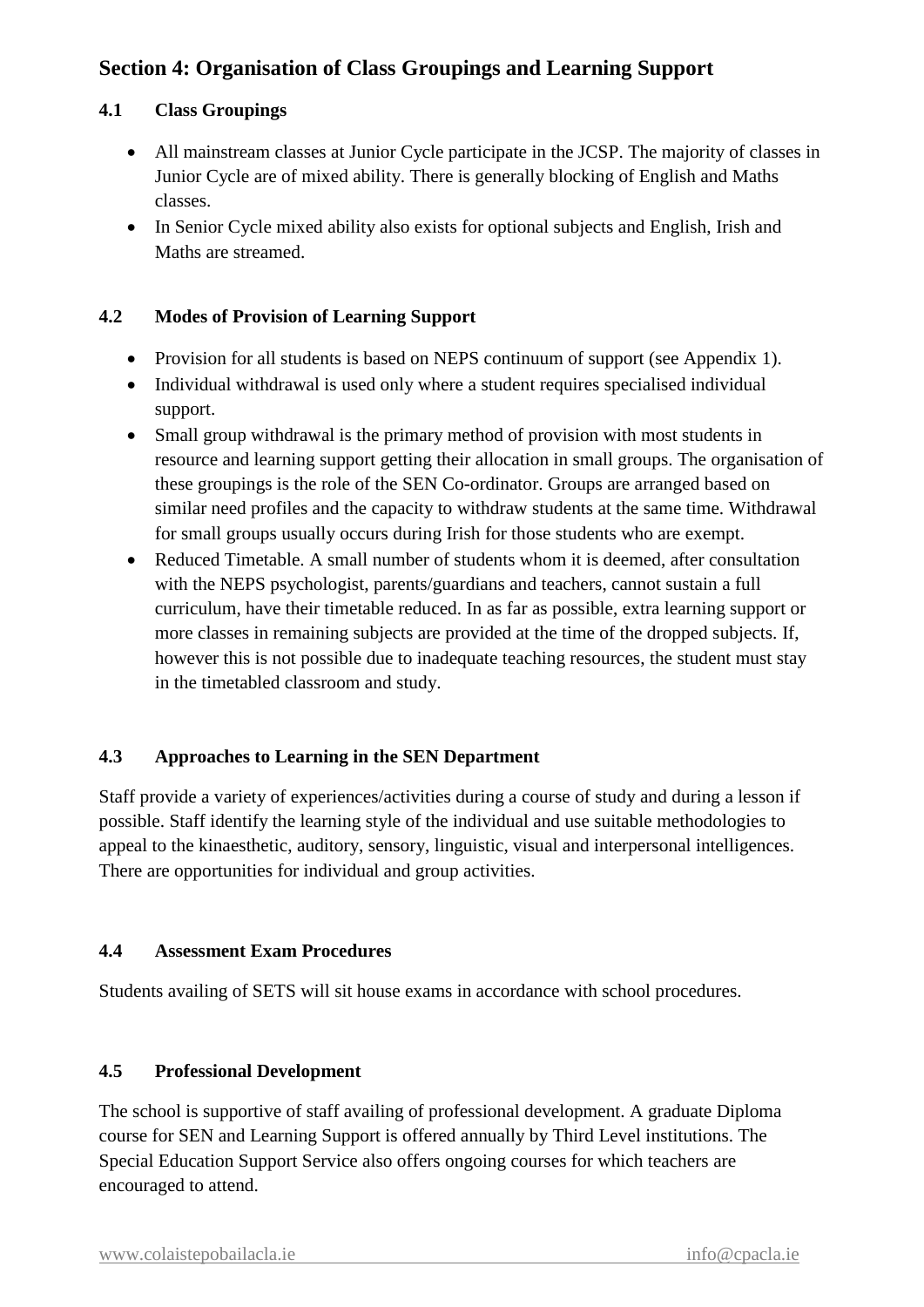## **Section 5: Practicalities**

#### **5.1 Roles and Responsibilities**

Principal Deputy Principal SEN Coordinator ASC Liaison Guidance Counsellor Special Needs Assistants JCSP Co-ordinator School Completion Co-ordinator Special Education Teachers

#### **5.2 Access to Psychological Reports and IEPs**

Individual files are kept on each student in our caseload. Information in the files includes psychological reports, results from entrance assessments, correspondence between the school, parents/guardians and other relevant agencies, and applications for support and concessions.

Files are maintained by the Principal, Deputy Principal HSCLO, SEN Coordinator and the ASC Liaison. Access to these files is granted to: the SEN Coordinator, the class tutors and the Guidance Counsellor.

Beyond these individuals, information regarding special needs is communicated to school staff on a 'need to know' basis. In accordance with section 14.(1.d) of the EPSEN Act 2004,the school 'shall ensure that all relevant teachers and other relevant employees of the schools are aware of the special educational needs of students'.

Relevant information is provided to teachers at the first staff meeting of the school year, as previously outlined under Section 3.4. Students identified as having SEN requiring SETS will be brought to the attention of the relevant personnel as it arises during the school year. This is the responsibility of the Deputy Principal

#### **5.3 Record Keeping**

Each SEN teacher keeps their own attendance and progress records. This information is used in creating, evaluating, adjusting and planning IEPs or Educational Profiles. The SEN team records all meetings and information on students from subject teachers, SCP and parent's/guardian's requests. Student records are stored in a locked filing cabinet in the Deputy Principal's office.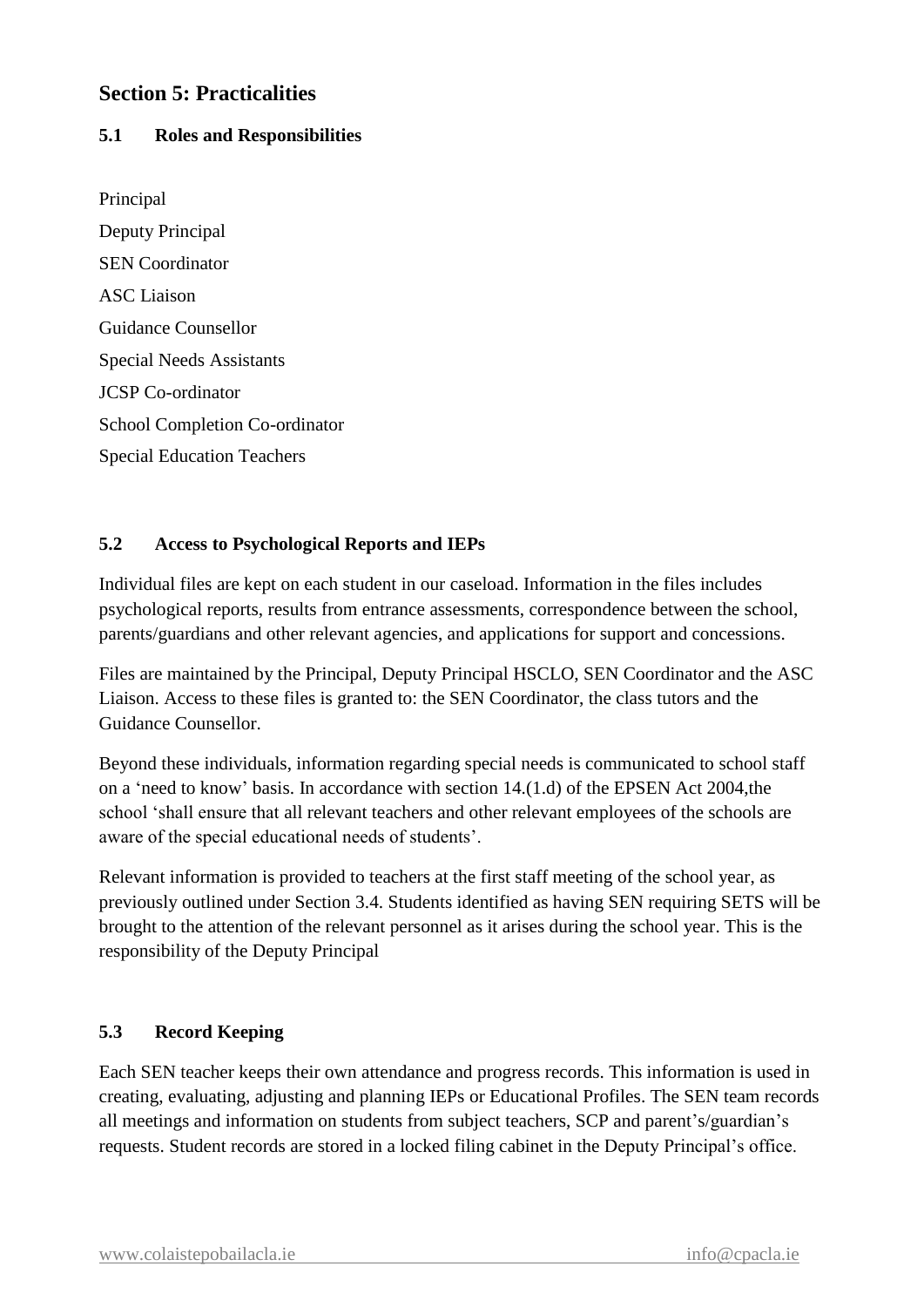#### **5.4 Homework Procedures**

Where homework is given, the same procedures as per the Homework Policy apply. Special emphasis is placed on positive feedback. Homework is recorded in the student's journal, this facilitates communication with parents/guardians and the keeping of class records.

#### **5.5 Yearly SEN Timetable**

The following timetable will be implemented in as far as possible each year in providing for the needs of SEN students in the school.

#### **September:**

- (a) Finalisation of allocation of hours to students and timetables for teachers and students for SEN provision.
- (b) Finalisation of list of students exempt from Irish.

CAT, GRT & Maths Competency tests are usually administered by the HSCLO and the Guidance Counsellor.

#### **September/October:**

Begin the development of the detail of IEPs with the teachers allocated to specific students, beginning with low incident pupils. Adjustment of IEPs based on consultation with parents/guardians and teachers. Gathering of information for the IEP.

#### **November:**

(a) Identification of pupils requiring psychological assessment following consultation with teachers, parents/guardians and management.

(b) Application to Reasonable Accommodation State Examinations Sector for SEN students for Junior Cycle.

#### **January:**

Review of students' progress based on Christmas exams.

#### **February:**

Application for continual additional teaching and/or SNA support for the next year to SENO. NCSE forms.

#### **March:**

Application for new teaching support /SNA hours. NCSE forms to be processed after assessments have been received from incoming students.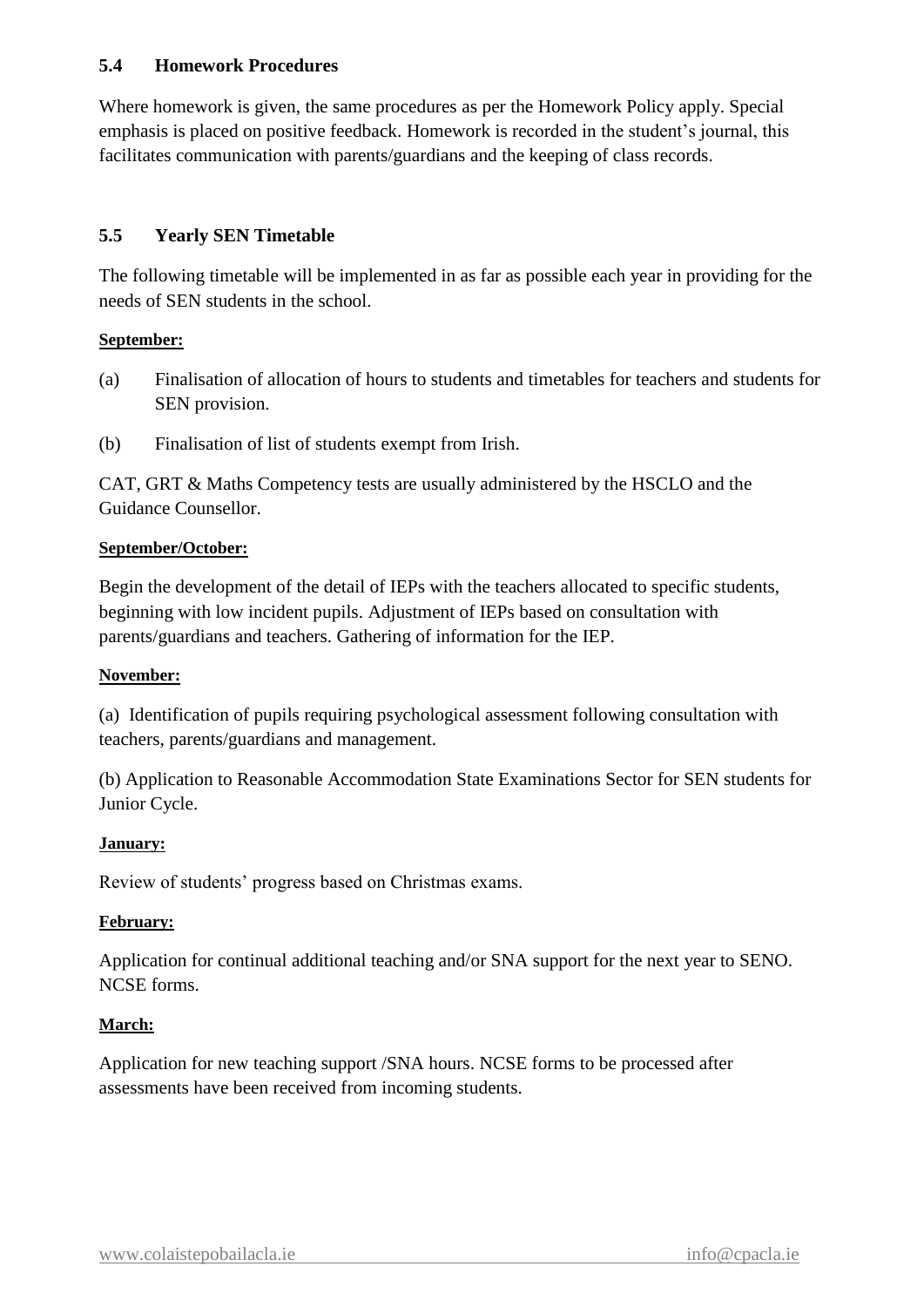- (a) Application to Reasonable Accommodation State Examinations Sector for SEN student's examinations needs for Leaving Certificate for the following year.
- (b) Consultation with Principal and Deputy Principal following the finalisation of the allocation of hours by the SENO for the coming year.

#### **5.6 IEP Individual Education Plans / Student Profiles**

Coláiste Pobail Acla will follow the *"Guidelines on the Individual Education Plan Process"* by the NCSE in formulating IEP's for students.

[http://ncse.ie/wp-content/uploads/2014/10/final\\_report.pdf](http://ncse.ie/wp-content/uploads/2014/10/final_report.pdf)

## **Section 6: Involvement of Educational Partners**

#### **6.1 Role of the Board of Management**

- To ensure that a policy is in place and that it is reviewed every three years or whenever it is deemed necessary by the Board.
- To consider recommendations for improvement where appropriate.
- To ensure that the school meets its requirements in relation to inclusion under the Education Act (1998) & the EPSEN Act (2004).

#### **6.2 Role of Principal**

- Assumes overall responsibility for the development and implementation of the school's policies on Special Needs and Learning Support.
- To sanction exemption from certain subjects as requested.
- To ensure adequate timetabling of hours for learning support, resource, traveller and nonnational support.
- To allocate time for staff to reflect, review and plan curricular arrangements, for planning of individual programmes (IEPs), for consulting with support personnel and other professionals regarding the needs, progress, and review of individual students. The principal shall provide adequate time for review of policy by SEN teachers as required.
- To facilitate the in-service training in special needs for staff.
- To allocate some time on teachers timetables to facilitate starting the IEP process.

#### **6.3 Role of SENO**

The SENO's role involves working with the Principal and the Board of Management to determine the strategic development of the policy. Other responsibilities include coordinating the provision for pupils with SEN, liaising with and giving advice to teachers, managing SNAs, overseeing pupils' records, liaising with parents/guardians, making a contribution to in-service, linking with external agencies in order to raise the achievement of children with SEN.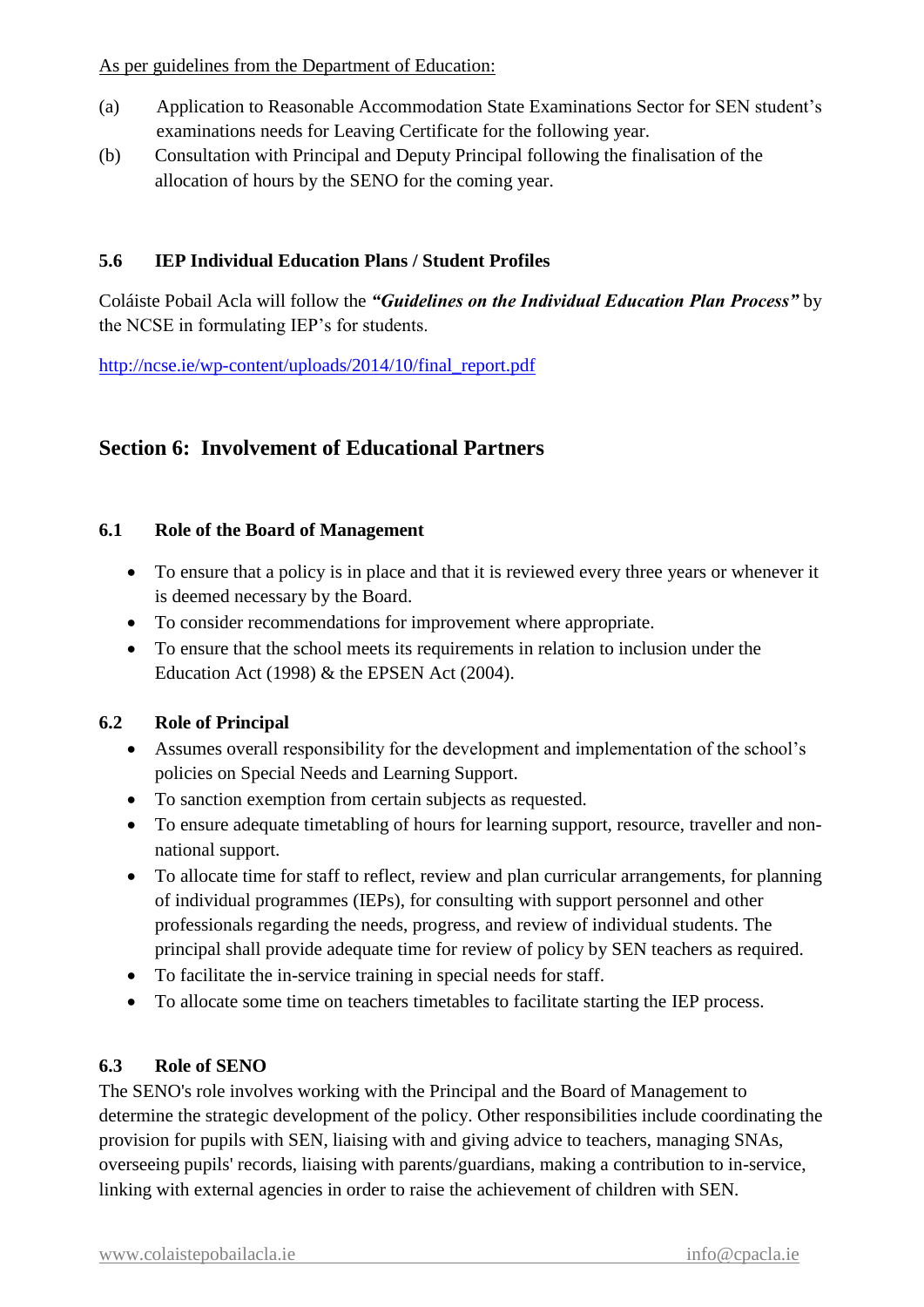#### **6.4 Role of Special Education Needs Coordinator**

- Assume an overall responsibility for co-ordinating the school's provision for the inclusion of students with special educational needs
- Take a leading role in making arrangements for the planning, implementation and review of individual education plans for students with special educational needs when the relevant provisions of the Education for Persons with Special Educational Needs Act (2004) are implemented
- Assist in programme planning for individual students with special educational needs and, as appropriate, provide advice to teacher colleagues on curriculum, teaching and learning strategies, textbooks, and other teaching and learning resources
- Liaise with others, within and outside the school, to ensure that appropriate curricular programmes are available for students with special educational needs and in this regard to research new programmes and options that may need to be added to the school's range of curricular provision
- Consult and collaborate with programme co-ordinators in relation to students with special educational needs and provide advice to teacher colleagues, as appropriate
- Facilitate the making of applications for reasonable accommodations in certificate examinations (RACE) for students with special educational needs and in-school arrangements for providing the appropriate accommodations for these students in school and State Examinations
- Liaise with support personnel and external professionals and agencies, including the coordination of applications to the Department of Education and Science, NCSE, NEPS, SESS, HSE and other education and health agencies, as appropriate, for resources and support services for students with special educational needs
- Facilitate the arrangement of psychological or other assessment, as appropriate, of students who have special educational needs or students who are suspected of having special educational needs
- Manage a tracking system for all students with special educational needs who are receiving additional special education support and maintain records of progress relating to these students
- The principal may also delegate other functions, such as the management of an official school file on each student with special educational needs and the filing and storage of confidential reports
- Works with the Principal in the allocation of students to classes and the allocation of students to individual Learning Support teachers.

## **6.5 Role of the ASC Liaison**

- Assist the Principal with prospective student enrolment process
- Organise transition process from primary to post primary
- Request information from previous school(s)
- Hold regular meetings with parents/guardians of students who have an ASC
- Continued liaising with outside professionals
- Liaise with school management
- Liaise with mainstream teachers
- Liaise with ASC Programme student's bus drivers/Bus Escort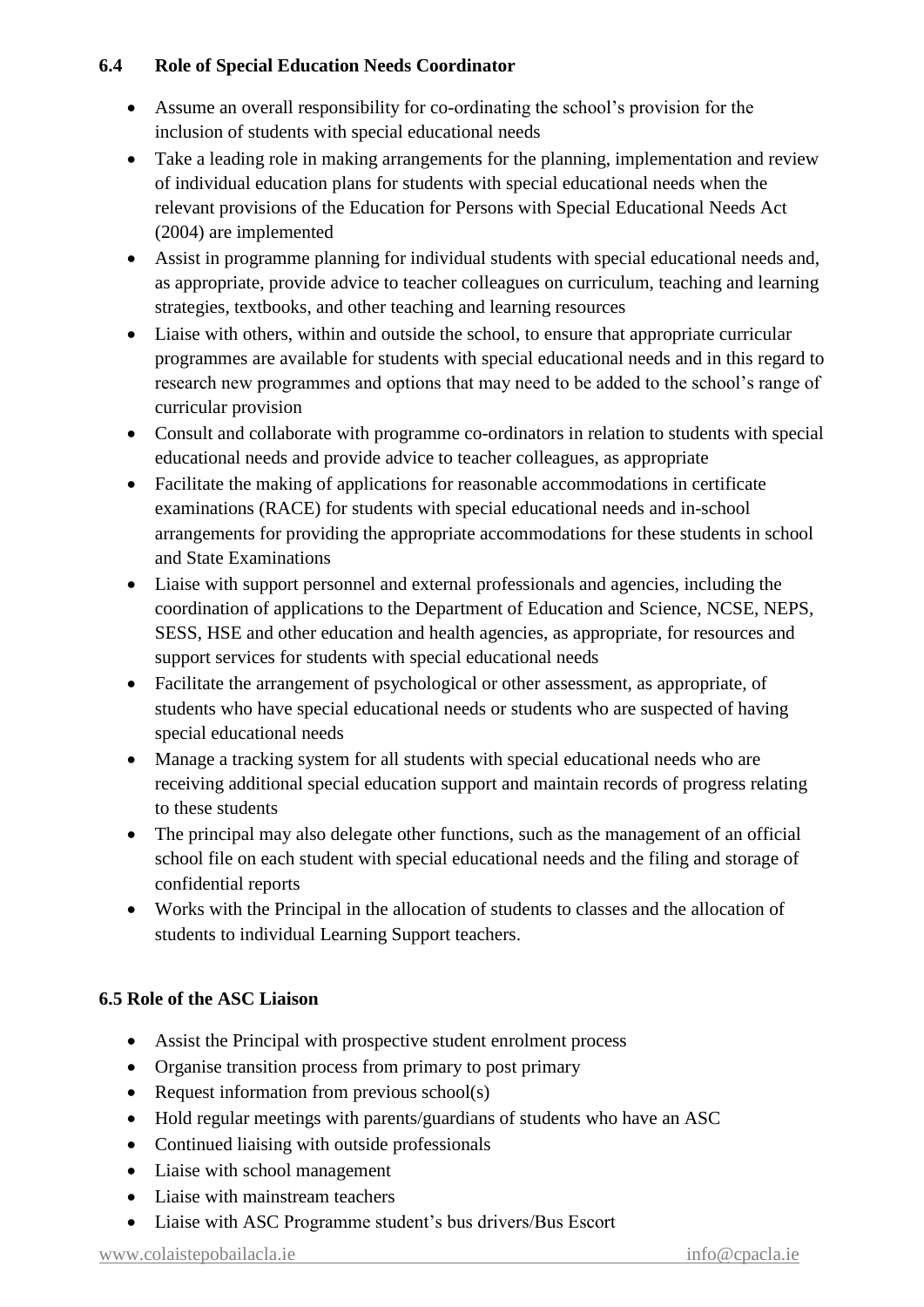- Using a collaborative approach, compile IEP's for students with a diagnosis of ASC
- Ensure IEP's are reviewed and monitored on a regular basis
- Carry out Diagnostic assessment of students with ASC (as required)
- Carry out Social skills assessment of students with a diagnosis of ASC
- Compile a profile for each ASC Student and disseminate to all staff highlighting social/educational needs and provide strategies and intervention to address those needs
- Develop social/life skills programme to suit the needs of the student with a diagnosis of ASC with the aid of other teachers in the ASC Unit
- Contribute to ASC Programme policy development
- Ensure a whole school approach is adopted when addressing the needs of a student with a diagnosis of ASC

#### **6.6 Role of Special Education Teachers**

- Teach individual and small groups of students requiring learning support.
- Write an IEP for each student receiving learning support.
- Offer advice to subject teachers and other departments on employing differentiated teaching methods and resources in their subject teaching
- Liaise with certain professionals when requested by management
- Various numeracy/literacy initiatives

#### **6.7. Role of Subject Teachers**

- Section 22 (1) of the Education Act 1998 states the primacy of the teacher in the education and personal development of students in schools. The classroom teacher is responsible for educating all students in his/her class, including any student with a special educational need. The class teacher has primary responsibility for the progress and care of all students in his/her classroom, including students with special educational needs.
- It is the responsibility of the teacher to ensure that each student is taught in a stimulating and supportive classroom environment where all students feel equal and valued. The class teacher may gather information through formal and informal means, with a view to informing interventions. The classroom teacher also has a significant role in identifying and responding to students with additional needs, including differentiating the curriculum as appropriate. These responses will be informed and assisted by collaboration with colleagues, parents/guardians and others such as the school's NEPS psychologist.
- The classroom teacher will also make specific accommodations for students within the class because of concerns about a student's progress, application, communication, behaviour or interaction with peers and the development of a programme of differentiated instruction for that student.
- To implement the Special Needs Policy by considering the needs and learning styles of all their students and to employ suitable teaching methods so that all students can access the curriculum at an appropriate level.
- To take steps to inform themselves of the special needs of any student in their class and to bring any concerns regarding such a student to the relevant personnel.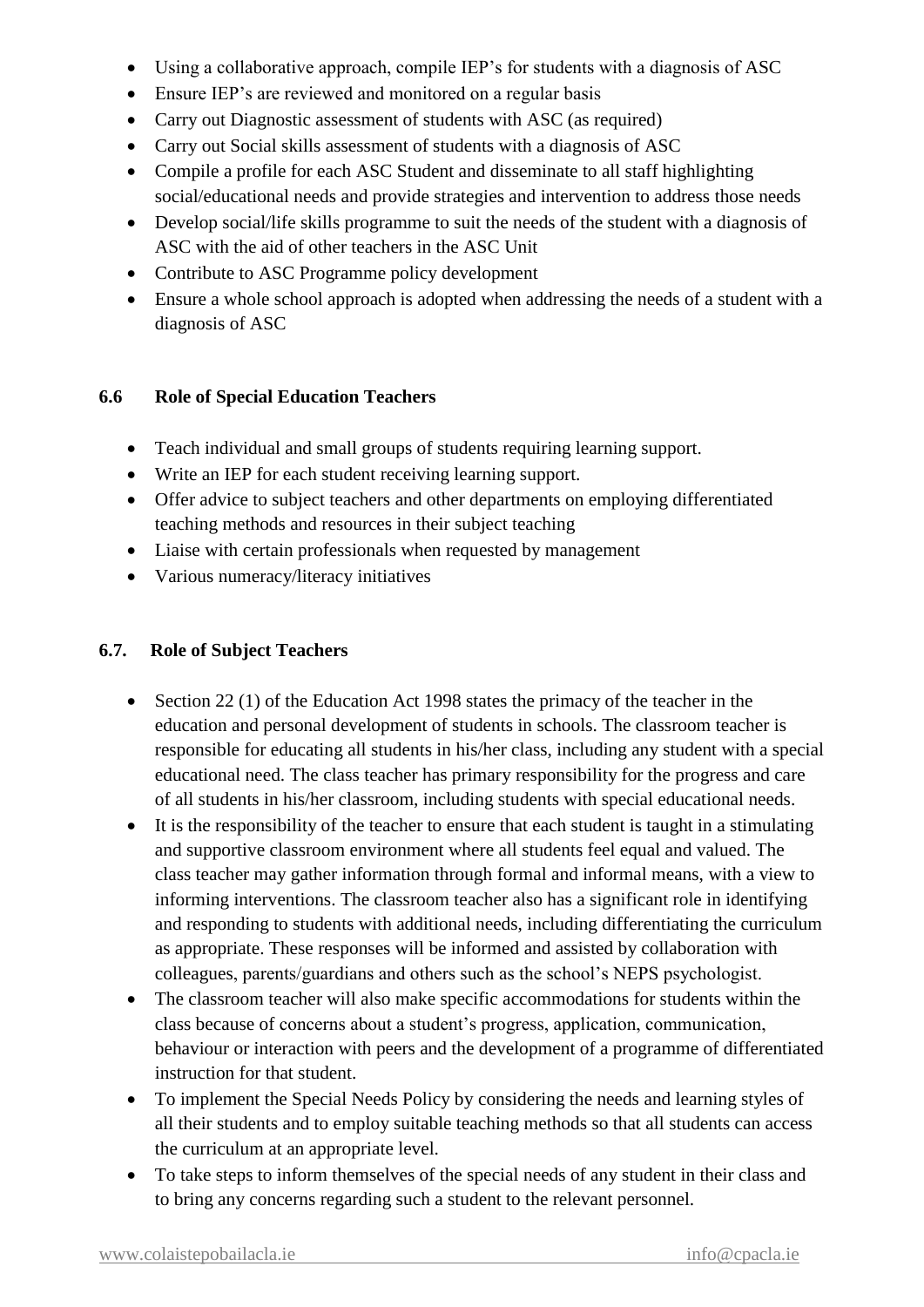#### **6.8 Parental/Guardian Involvement**

- The school believes that effectiveness of any assessment or intervention will be influenced by the involvement and interest of the child and his/her parents/guardians. Both the parents/guardians and the students have important and relevant information to offer.
- On Open Night, information on special needs provision in the school is passed on to parents/guardians. Information booklets make parents/guardians aware of the special concessions and accommodations available for students in State Examinations.
- Parents/guardians are invited to contact the SEN Department during the year in addition to meeting the Learning Support teachers at Parent/Teacher Meetings.
- Parents/guardians will be contacted if a student is to be referred for assessment and afterwards to discuss the outcome of the assessment, the development of an IEP and the review of the IEP.
- Parents/guardians are expected to support the work of the school with the student and to ensure the correct use and maintenance of any aids or equipment that are provided for the student.
- Parents/guardians are always contacted if support staff are concerned for the welfare of the student.

#### **6.9 Student Involvement**

- To contribute to the drawing up of learning programmes and the setting of learning targets for themselves.
- To contribute to the selection of texts and other materials that may help to reach these targets.
- To contribute to the review of learning programmes.
- To co-operate with the agreed programme and its evaluation by participation in appropriate tests and assessments.

## **6.10 Role of Special Needs Assistants**

Special Needs Assistants are recruited specifically to assist schools in providing the necessary non-teaching services to pupils with assessed educational needs. Their duties are assigned by the Principal acting on behalf of the Board of Management. Their work is supervised either by the Principal or another teacher as determined by the Principal. Those duties include tasks of a nonteaching nature (see appendix 2).

#### **6.11 Role of Guidance Counsellor**

- To participate in the preparation of the Special Needs Policy of the school.
- To work with the Special Needs Team and other staff in the implementation and review of this policy.
- To liaise on an ongoing basis with the other members of the Special Needs Team and Student Support Team as relevant matters arise.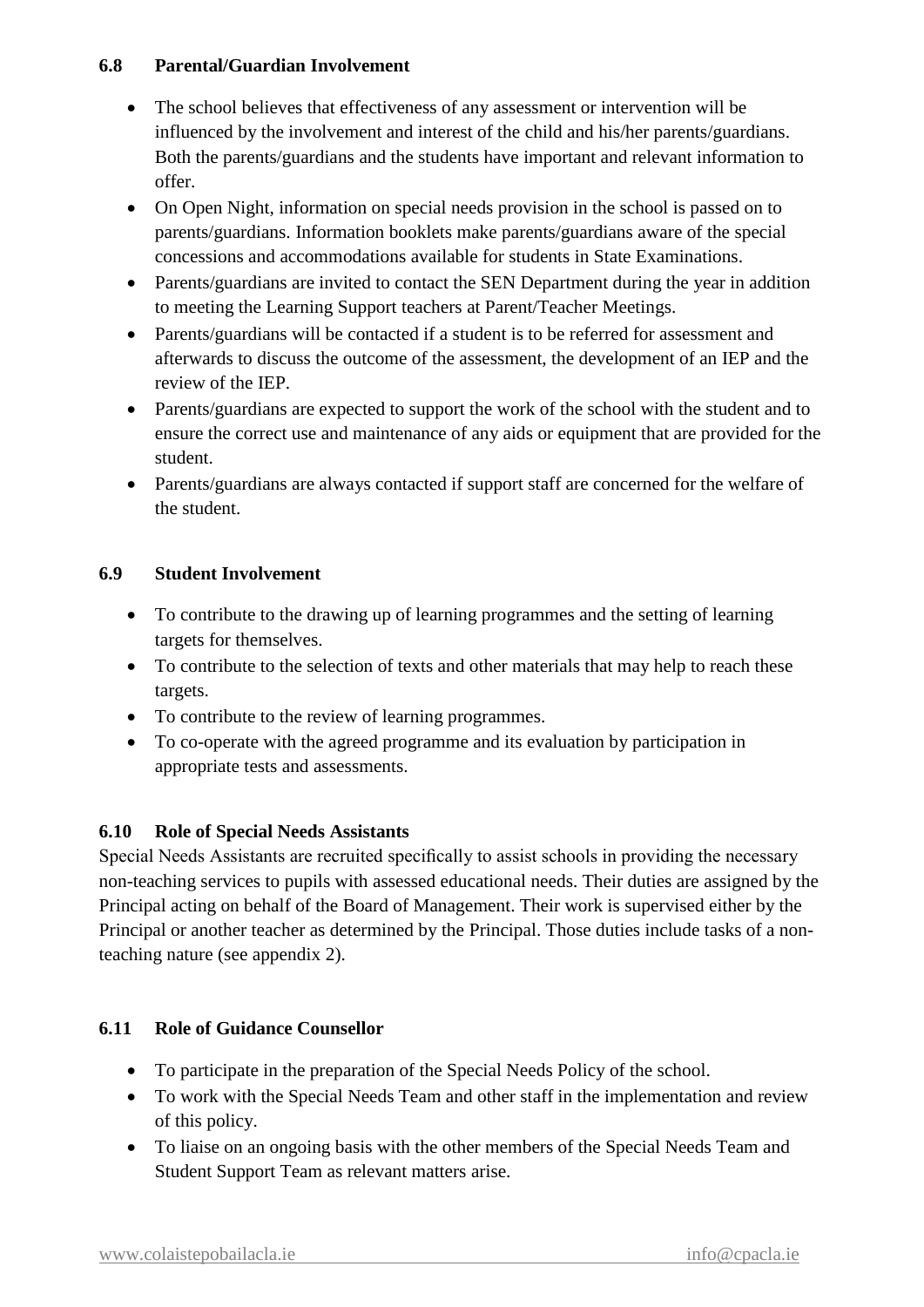- To provide a range of services to all students, including careers information, study skills and examination techniques, consultation with parents/guardians, referral services etc. with an awareness of the special educational needs of students.
- To work together with Special Needs Team to conduct assessments of incoming first years and other students new to the school. To advise the Principal of any matters arising from such assessments.
- To support students who have been referred.
- To advise on supports available at third level for SEN students and to assist students in assessing these supports.

## **6.12 Role of HSCL (Home School Community Liaison)**

The aim of this scheme is to maximise the active participation of children in learning. Partnership is established between Homes, School and Community. Classes for parents/guardians are provided and a Parents/guardians Room set up. A close relationship is built up through home visits and programmes for parents/guardians. This close relationship facilitates better provision of care for SEN pupils.

## **6.13 Role of School Completion Team**

School Completion Programme provides additional supports in our school. Their aim is to reduce early-school leaving. This support helps SEN pupils in their levels of attainment in school. Initiatives include One to One work, group work and in class provision. They are very involved in the Transition Programme from Primary school to Post-primary.

## **6.14 Role of NBSS (National Behaviour Support Service)**

The NBSS supports students in their learning so that they are enabled to fulfil their potential and achieve success at school. Whole staff training and advice to the SEN team are also provided. The NBSS Team liaise with outside agencies to ensure that every support is availed of.

## **6.15 Role of NEPS**

The National Psychological Service supports the personal, social and educational development of all children through the application of psychological theory and practice in education.

## **6.16 Role of NEWB**

The National Educational Welfare Board is made up of The School Completion Programme, Home School Community Liaison and the Educational Welfare Service. It works to secure better educational outcomes for pupils.

## **6.17 Role of JCSP Co-ordinator**

The JCSP Co-ordinator works with School staff to improve Literacy & Numeracy levels of pupils. Reading and writing programmes are implemented and a range of fun activities are held to encourage student learning. Various initiatives are planned in the school to meet student needs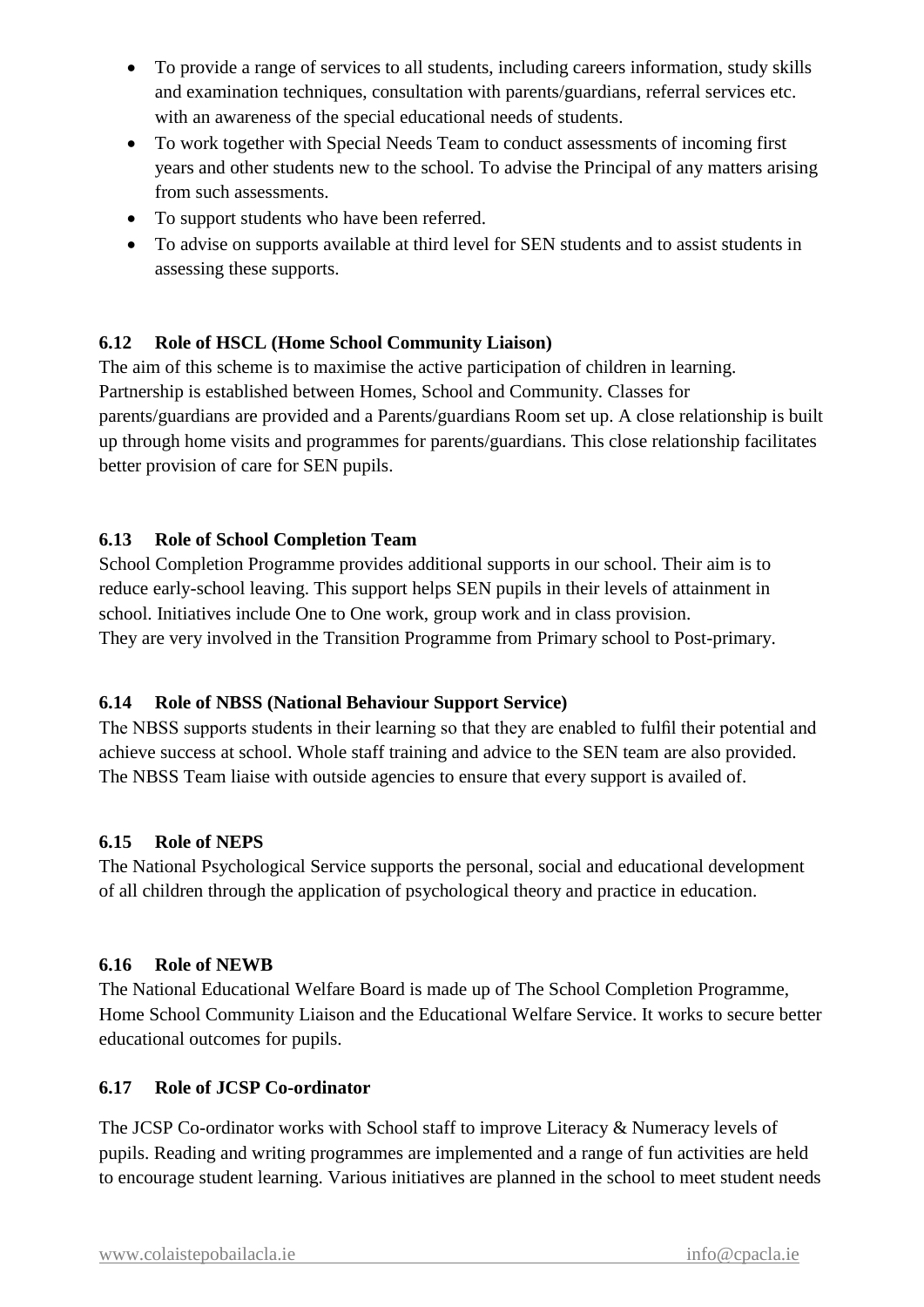#### **6.18 Role of the Pastoral Care Team**

The Care Team is representative of all the groups caring for pupils in the school. It includes senior management, guidance, teachers, School Completion. The team meets weekly to discuss pupils and their needs.

It is an important support for SEN pupils.

## **Section 7: Evaluating Success**

The success of the School's SEN policy and provision is evaluated through:

- Progress of pupils with SEN in our school
- Analysis of pupils' test results
- Feedback from teaching staff, Care team, pupils, parents/guardians, Educational Psychologist.
- Annual review meetings
- DEIS targets
- SSE evaluations

## **Section 8: Links with Outside Agencies and Services**

The EPSEN Act (2004) assures interlinking provision between the National Council for Special Education Needs (NCSE), The National Education Welfare Board (NEWB), and the Health Executive and school.

In accordance with this act, the school will work with the local SENO, the local NEPS psychologist, the local resource teachers for Travellers, the Blind and the Hearing impaired, psychologists, or psychiatrists from the social welfare Department and the Health Executive and any other relevant professionals in providing an integrated response to the needs of any student.

It will be customary to hold case meetings with relevant professionals with the permission and knowledge of the student's parents/guardians (and their attendance) to determine the best approach and provision for the students in question. The arrangements for such meetings will, at present, be co-ordinated by the Student Support Team and permission sought from the parents/guardians in advance.

Notes from such meetings will be recorded and maintained in the student's file.

## **Section 9: Health and Safety Issues for Pupils with SEN**

Some pupils need one to one supervision during break times, and this is provided by the SNA's. There is no distinct social area for SEN pupils during break time. Social areas are common to all pupils, and integration is promoted. SNA's generally accompany pupils on school outings such as games and tours. Issues relating to Health and Safety of all students are referred to BOM.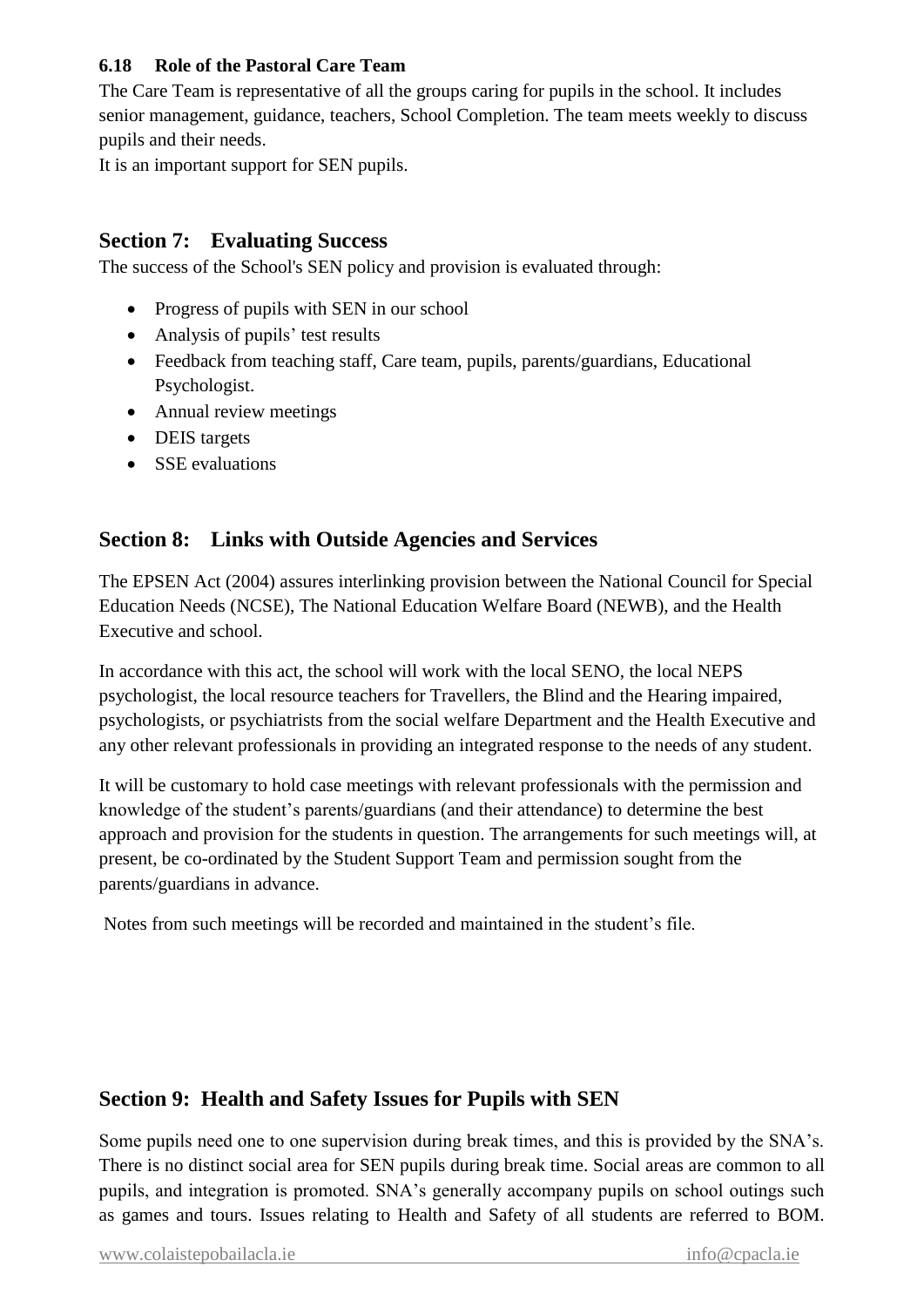Students who have special education needs are subject to the Coláiste Pobail Acla Code of Behaviour in the same way as other students. However, NEPS are consulted when misbehaviour of students with special needs threatens the health and safety of other students.

The school building is fully wheelchair accessible.

## **Section 10: Allocation of hours for students with Special Educational Needs**

The NCSE have allocated hours to Coláiste Pobail Acla regarding Special Education Teaching Allocation. These hours will be allocated by School Management to respond to the needs of students with Special Educational Needs where teaching resources are available. Supports provided to students with special educational needs are based on identified needs and are informed by regular reviews of progress. Where possible students with the greatest levels of need will have access to the greatest level of support, and whenever possible, these students will be supported by teachers with relevant expertise who can provide continuity of support. All members of the SEN department will have access to continuing professional development to support the diverse needs of students with special educational needs.

#### **Section 11: Declaration**

This Coláiste Pobail Acla Policy was formed following consultation with all staff, members of the Board of Management, Parents and the Student Council. It is recommended that this policy be reviewed every three years or whenever it is deemed necessary by School Management. It was adopted by the Board of Management of Coláiste Pobail Acla on:

| Signed: | <u> 1989 - Jan Stern Harry Harry Harry Harry Harry Harry Harry Harry Harry Harry Harry Harry Harry Harry Harry Har</u> | Date: |  |
|---------|------------------------------------------------------------------------------------------------------------------------|-------|--|
|         | Mr. Pat Kilbane                                                                                                        |       |  |
|         | Chairperson of the Board of Management                                                                                 |       |  |
|         |                                                                                                                        |       |  |
|         |                                                                                                                        |       |  |
|         | Signed:                                                                                                                | Date: |  |
|         | Mr. Paul Fahy                                                                                                          |       |  |
|         | Board Secretary & School Principal (Acting)                                                                            |       |  |
|         |                                                                                                                        |       |  |
|         |                                                                                                                        |       |  |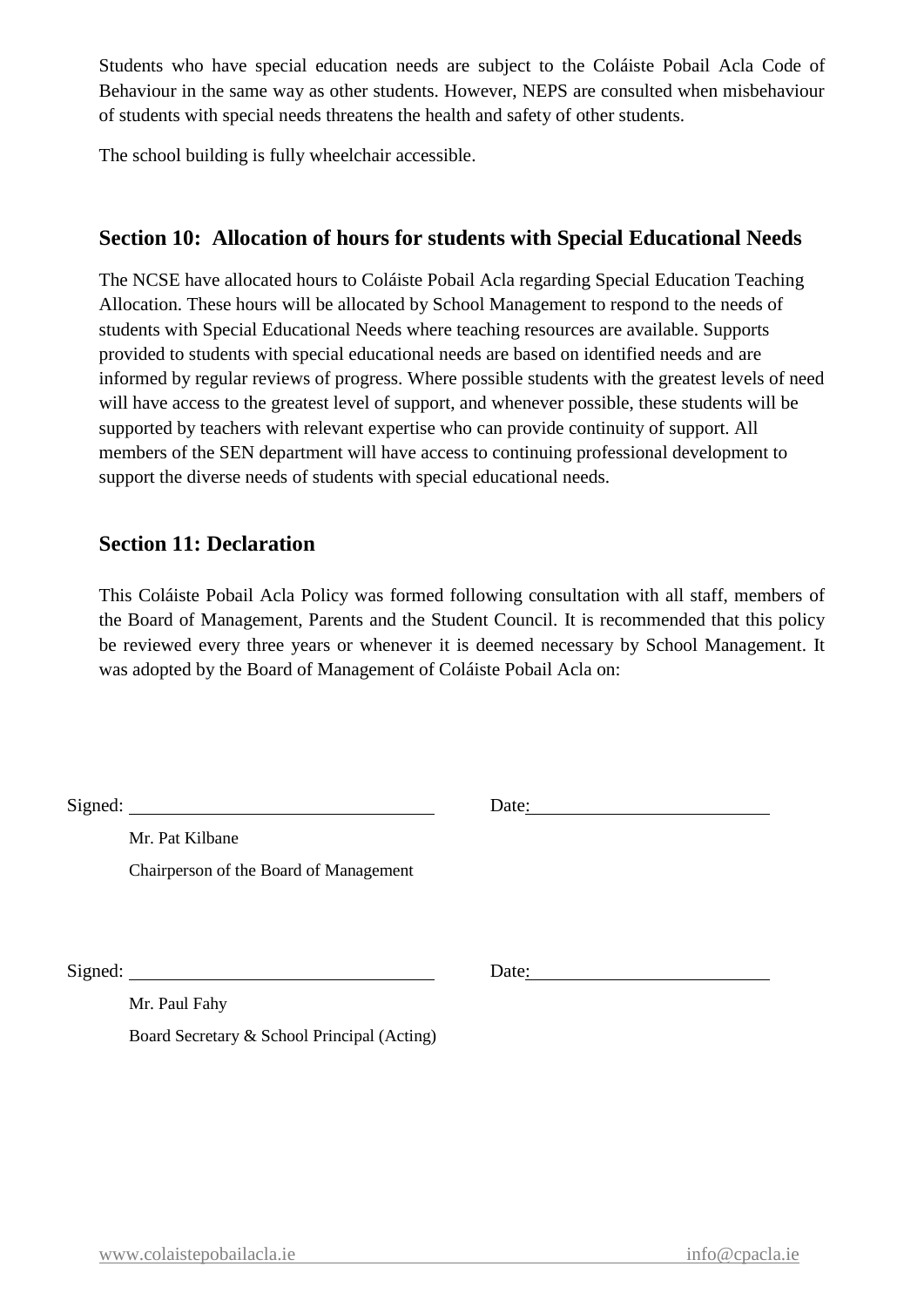## **Appendix 1**

## Provision Mapping based on Continuum and Disability

| Area of       | <b>Support for All</b>     | <b>Support for Some</b> | <b>Support for Few</b>             |  |
|---------------|----------------------------|-------------------------|------------------------------------|--|
| <b>Need</b>   | where appropriate          |                         |                                    |  |
| Physical      | Flexible teaching          | Keyboard skills         | Individual support in class during |  |
| Disability    | arrangements               | training                | appropriate subjects e.g. Science, |  |
|               | Staff aware of             | Additional fine motor   | PE and lunch time                  |  |
|               | implications of physical   | skills practice         | Access to PC with switch           |  |
|               | impairment                 | In class support for    | Advice/Input from / Physio/OT      |  |
|               | Writing slopes             | supporting access,      | Use of appropriate resources e.g.  |  |
|               | Pencil grips               | safety                  | radio aids                         |  |
|               | Medical support /advice    |                         | <b>Transition Plan</b>             |  |
|               | Accessible building        |                         | Links with KIDS, NLN, Enable       |  |
|               |                            |                         | Ireland                            |  |
|               |                            |                         | <b>IEP</b>                         |  |
| Hearing       | Flexible teaching          | Keyboard skills         | Individual support in class during |  |
| Impairment    | arrangements               | training                | appropriate subjects               |  |
|               | Staff aware of             | Additional fine motor   | Use of Loop/ soundfield system     |  |
|               | implications of hearing    | skills practice         | RT to pre-teach language/literacy  |  |
|               | impairment                 | In class support for    | Advice/ Input from VTHI            |  |
|               | Carpets in all classrooms  | supporting access,      | Use of appropriate resources e.g.  |  |
|               | Soundfield system fitted   | safety                  | radio aids                         |  |
|               | (if required)              | Literacy and            | <b>Transition Plan</b>             |  |
|               |                            | Numeracy support        | <b>IEP</b>                         |  |
|               |                            |                         |                                    |  |
| <b>Visual</b> | Flexible teaching          | Keyboard skills         | Individual support in class during |  |
| impairment    | arrangements               | training                | Textbooks converted to braille     |  |
|               | Staff aware of             | Additional fine motor   | <b>Enlarged</b> papers             |  |
|               | implications of visual     | skills practice         | RT to pre-teach language/literacy  |  |
|               | impairment                 | In class support for    | Advice/Input from NCBI             |  |
|               | Braille machine to convert | supporting access,      | Use of appropriate resources e.g.  |  |
|               | text                       | safety                  | tactile/audio                      |  |
|               |                            | Literacy and            | <b>Transition Plan</b>             |  |
|               |                            | Numeracy support        | <b>IEP</b>                         |  |
|               |                            |                         |                                    |  |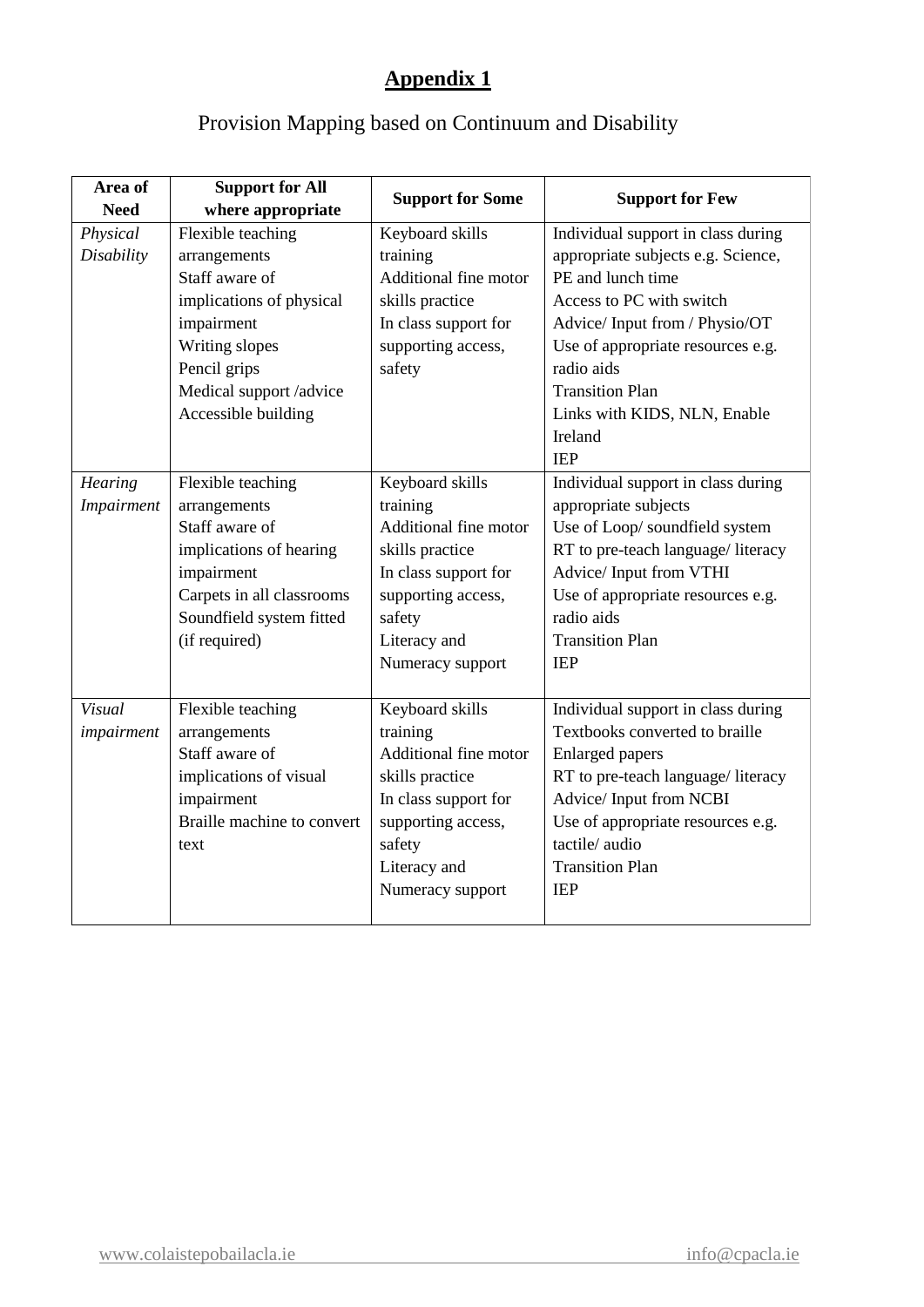| Emotional/                | Whole school behaviour                                        | Small group Circle Time                             | Individual counselling             |
|---------------------------|---------------------------------------------------------------|-----------------------------------------------------|------------------------------------|
| Severe                    | policy                                                        |                                                     |                                    |
| Emotional                 | Whole school / class rules                                    | Social Skills group training                        | Individual support                 |
| <b>Disturbance</b>        |                                                               | Anger management                                    | <b>Behaviour Support Plan</b>      |
|                           | Whole school/ Class reward<br>and sanctions systems           | Senior cycle - Work-related                         | (BSP)                              |
|                           |                                                               | learning                                            | Individual reward                  |
|                           | Circle Time                                                   | In class support for                                | system                             |
|                           |                                                               | supporting behaviour targets,                       | Advice from NEPS                   |
|                           |                                                               | access, safety                                      | Home – school record               |
|                           |                                                               | Involvement of NEPS/                                |                                    |
|                           |                                                               | <b>CAMHS/Counsellors</b>                            | Peer mentoring (as<br>appropriate) |
|                           |                                                               |                                                     |                                    |
| Moderate                  | Differentiated curriculum                                     | Literacy and numeracy                               | Intense literacy/                  |
| General<br>Learning       | planning, activities, delivery<br>and outcome                 | support from RT                                     | numeracy support                   |
| disability                | Increased visual aids /                                       | In class support from RT-co-                        | <b>RACE</b>                        |
|                           | modelling etc                                                 | teaching                                            | Advice from EP                     |
|                           | Visual timetables                                             | Multi-sensory spelling<br>practice groups           | <b>Transition plans</b>            |
|                           | Illustrated/ACE dictionaries                                  | Reduced/increasingly<br>individualised timetable at | <b>IEP</b>                         |
|                           | Use of writing frames                                         | both Junior and Senior cycle                        |                                    |
|                           | Access to ICT                                                 |                                                     |                                    |
|                           | Progress Reports                                              |                                                     |                                    |
| Autism/                   | Differentiated curriculum                                     | In class support with focus on                      | Advice and input from /            |
| <b>Autism</b><br>Spectrum | planning, activities, delivery<br>and outcome e.g. simplified | supporting language and<br>communication and        | <b>SESS</b>                        |
| <b>Disorders</b>          | language, Key words                                           | organisational skills                               | Visual Schedule/                   |
|                           |                                                               |                                                     | organiser                          |
|                           | Increased visual aids /<br>modelling etc                      | <b>Communication skills</b>                         | <b>IEP</b>                         |
|                           |                                                               | Social stories                                      |                                    |
|                           | Visual timetables                                             | Social skills group                                 | Individual counselling             |
|                           | Use of symbols                                                |                                                     | Alternative curriculum             |
|                           | Structured school and class<br>routines                       | Life Skills support                                 | if required                        |
|                           | Whole staff in-service                                        |                                                     |                                    |
| Specific                  | Differentiated curriculum                                     | In class support with focus on                      | Speech and Language                |
| Speech and                | planning, activities, delivery                                | supporting speech and                               | support / advice                   |
| Language                  | and outcome e.g. simplified                                   | language                                            | Visual organiser                   |
| <b>Disorder</b>           | language, Key words                                           | ICT – Clicker 4, WordBar.                           |                                    |
|                           | Increased visual aids /                                       |                                                     | ICT – Writing with                 |
|                           | modelling etc.                                                | <b>Communication skills</b>                         | Symbols                            |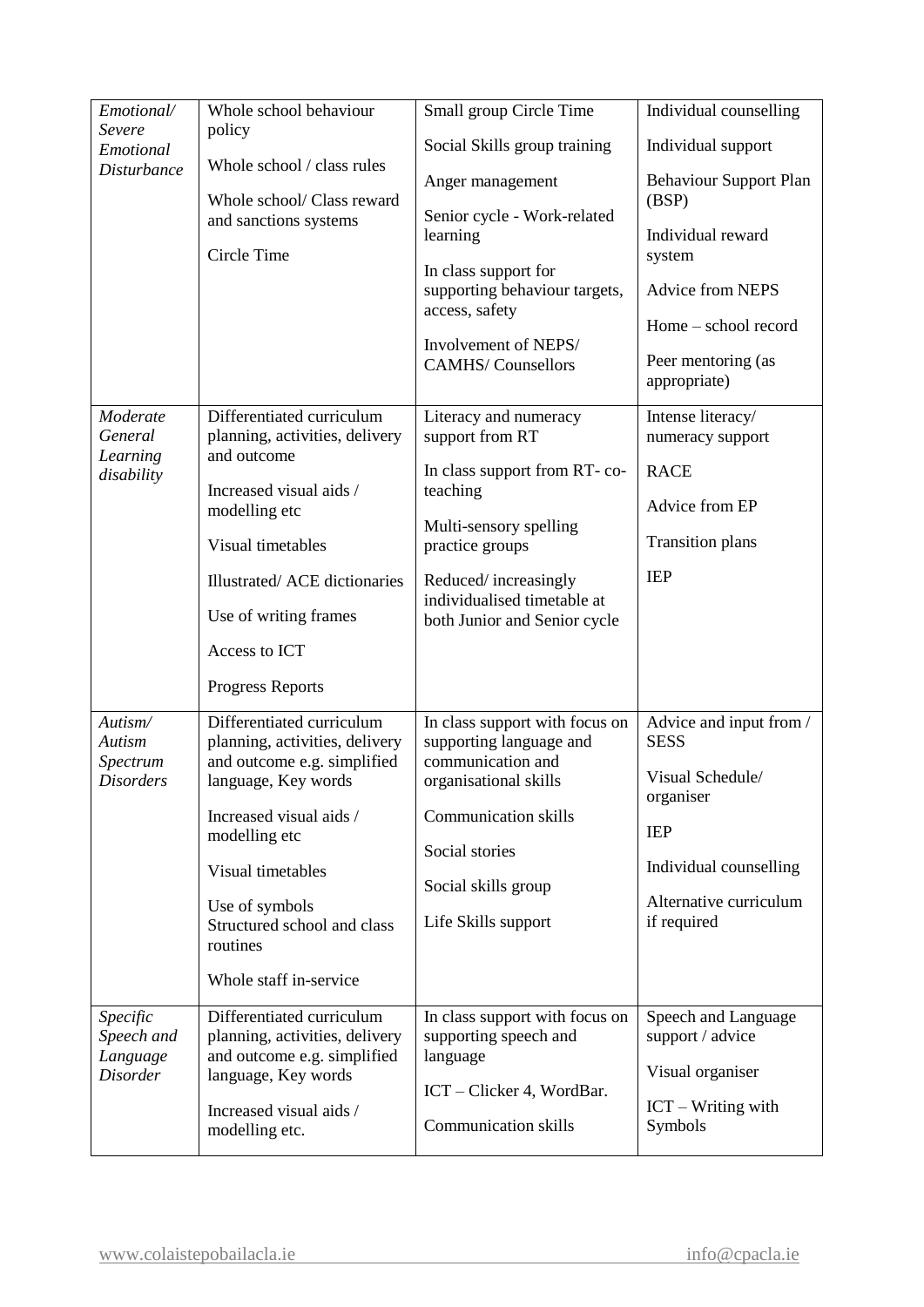## **Appendix 2**

#### **Role of the Special Needs Assistant**

Note: This information is an Appendix attached to Circular 07/02 and Circular30/14, and as such is the most recent clearly defined role of the Special Needs Assistant.

Duties are assigned by the Principal Teacher in accordance with circular 10/76: "Duties and responsibilities of Principal Teachers" and sanctioned by the Board of Management.

Their work should be supervised either by the Principal or by a class teacher. Those duties involve tasks of a non- teaching nature such as:

1. Preparation and tidying up of the classroom(s)in which the pupil(s) with special needs is/are being taught.

2. Assisting children to board and alight from school buses. Where necessary travel as escort on school buses may be required.

3. Special assistance as necessary for pupils with difficulties e.g. Helping with physically disabled pupils with typing or writing.

4. Assistance with clothing, feeding, toileting and general hygiene.

5. Assisting on out-of-school visits, walks and similar activities.

6. Assisting the teachers in the supervision of pupils with special needs during assembly, recreational and dispersal periods.

7. Accompanying individuals or small groups who may have to be withdrawn temporarily from the classroom.

8. General assistance to the class teachers, under the direction of the Principal, with duties of a non- teaching nature. (Special Needs Assistants may not act either as substitute or temporary teachers. In no circumstances may they be left in sole charge of a class).

9. Where a Special Needs Assistant has been appointed to assist a school in catering for a specific pupil, duties should be modified to support the needs of the pupil concerned.

10.This list is not exhaustive and additional duties may be added as requested by the Principal.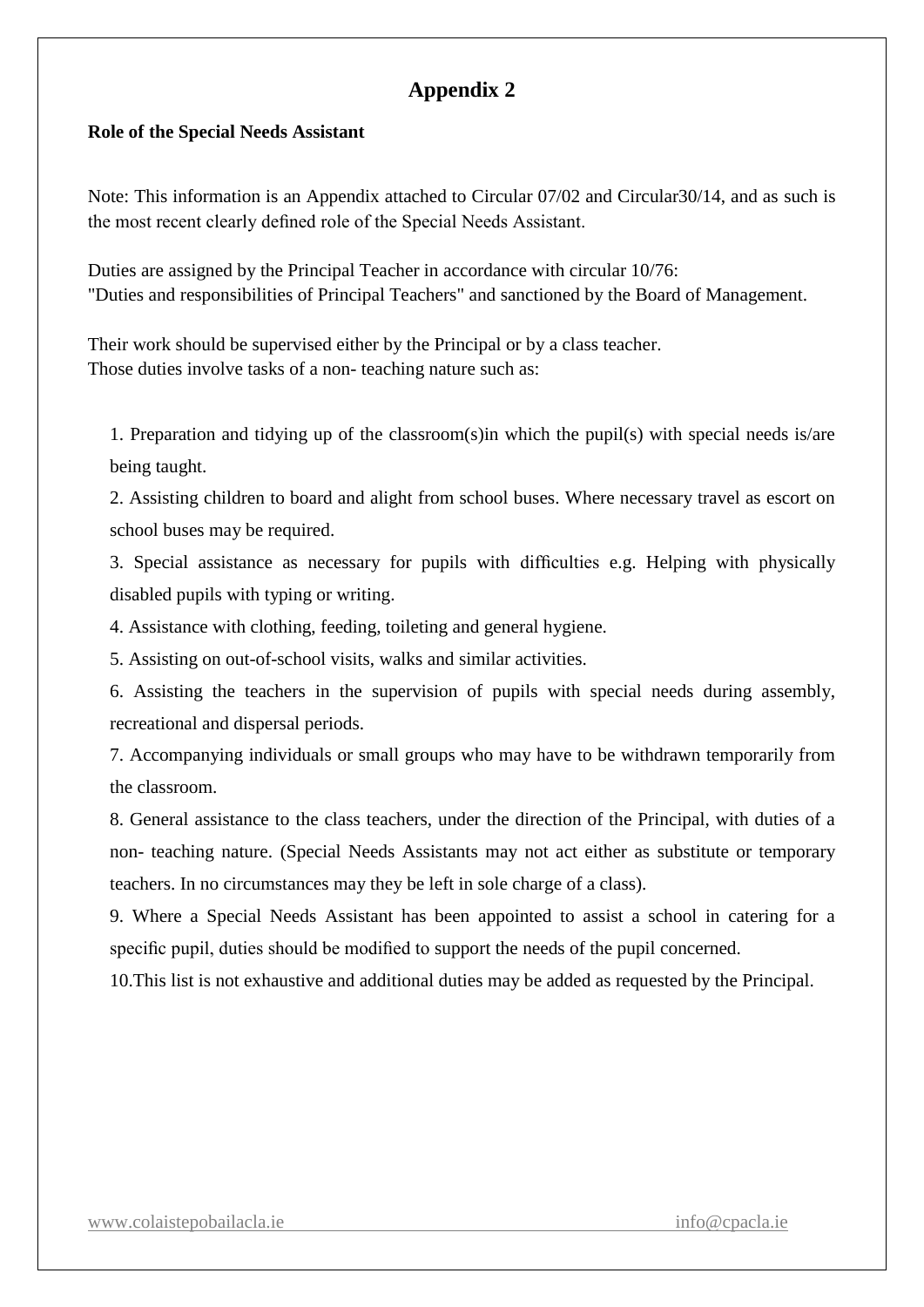## **Appendix 3 - Abbreviations**

Below is a list of abbreviations used across several Coláiste Pobail Acla policies and documents.

| <b>ACE</b>   | <b>Autism Centre of Excellence</b>                          |
|--------------|-------------------------------------------------------------|
| <b>ASC</b>   | <b>Autistic Spectrum Condition</b>                          |
| <b>BOM</b>   | <b>Board of Management</b>                                  |
| <b>BSP</b>   | <b>Behaviour Support Plan</b>                               |
| <b>CAMHS</b> | Child and Adolescent Mental Health Services                 |
| <b>CAT</b>   | <b>Cognitive Ability Test</b>                               |
| <b>CPNS</b>  | <b>Child Protection Notification System</b>                 |
| <b>CSPE</b>  | Civic, Social and Political Education                       |
| <b>DDLP</b>  | Deputy Designated Liaison Person                            |
| <b>DEIS</b>  | Delivering Equality of Education in Schools                 |
| <b>DES</b>   | Department of Education and Science                         |
| <b>DLP</b>   | Designated Liaison Person                                   |
| EP           | <b>Education Plan</b>                                       |
| <b>EPSEN</b> | <b>Education for Persons with Special Educational Needs</b> |
| <b>ETB</b>   | <b>Education and Training Board</b>                         |
| <b>GRT</b>   | <b>Group Reading Test</b>                                   |
| <b>HSCLO</b> | Home School Community Liaison Officer                       |
| <b>HSE</b>   | <b>Health Service Executive</b>                             |
| <b>ICT</b>   | Information and Communication Technology                    |
| <b>IEP</b>   | <b>Individual Education Plan</b>                            |
| <b>JCSP</b>  | Junior Certificate Schools Programme                        |
| <b>LCVP</b>  | Leaving Certificate Vocational Programme                    |
| <b>LGBT</b>  | Lesbian, Gay, Bisexual, Transgender                         |
| <b>MUGA</b>  | Multi Use Games Area                                        |
| <b>NBSS</b>  | <b>National Behaviour Support Service</b>                   |
| <b>NCBI</b>  | National Centre for the Blind Ireland                       |
| <b>NCSE</b>  | National Council for Special Education                      |
| <b>NEPS</b>  | National Educational Phycological Service                   |
| <b>NEWB</b>  | National Education and Welfare Board                        |
| <b>NLN</b>   | <b>National Learning Network</b>                            |
| <b>OT</b>    | <b>Occupational Therapy</b>                                 |